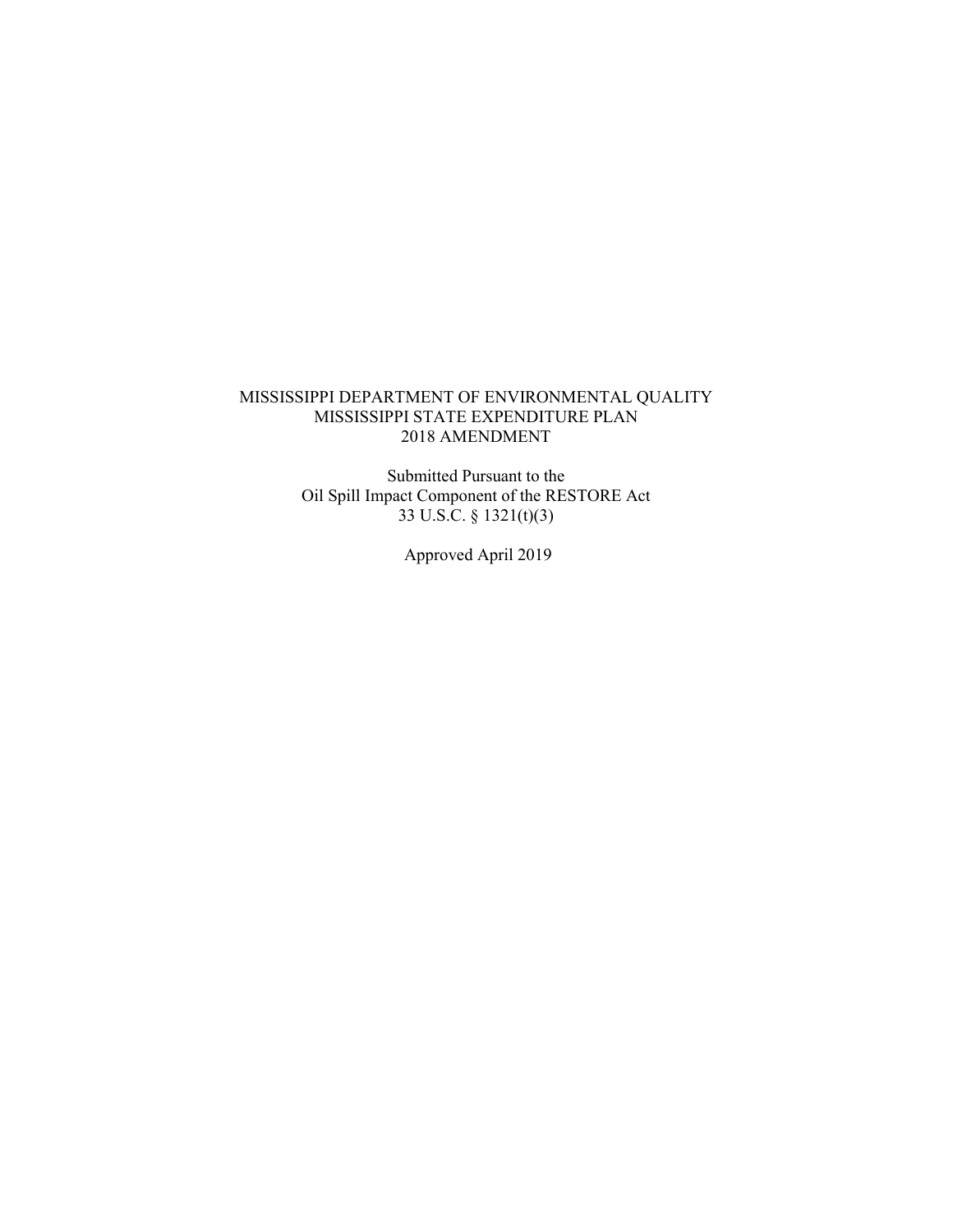# Table of Contents

| Section IV: Overall Consistency with the Goals and Objectives of the Comprehensive Plan  13         |
|-----------------------------------------------------------------------------------------------------|
|                                                                                                     |
|                                                                                                     |
|                                                                                                     |
| Activity #9: Beneficial Use of Dredge Material for Marsh Creation and Restoration in Mississippi 21 |
|                                                                                                     |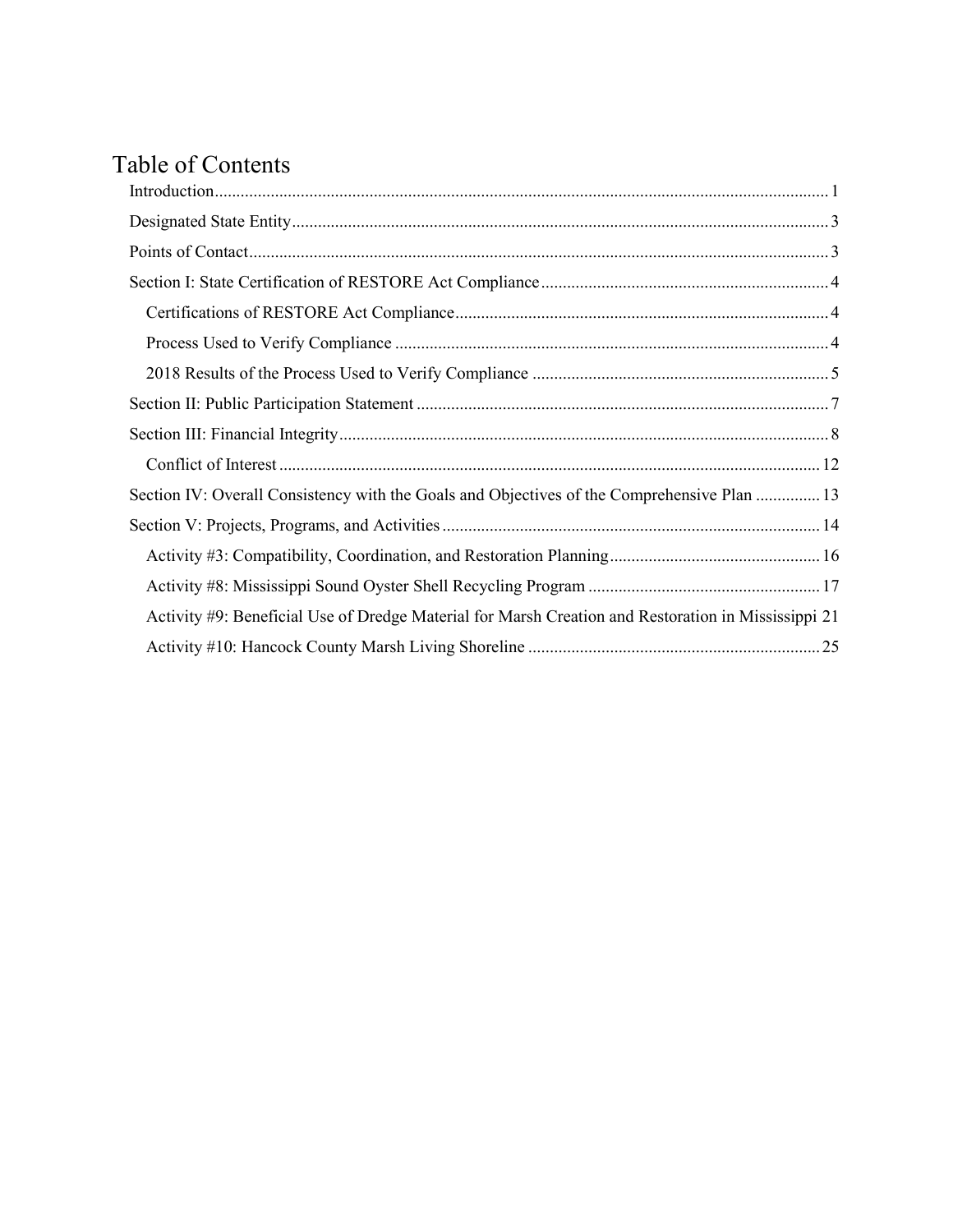# <span id="page-2-0"></span>**Introduction**

Projects, and corresponding project details/provisions, approved in the Mississippi State Expenditure Plan and the Mississippi State Expenditure Plan 2017 Amendment remain in full force and effect to the extent not modified in this MSEP 2018 Amendment.

#### *Overview of the Oil Spill*

On or about April 20, 2010, the mobile offshore drilling unit Deepwater Horizon, which was being used to drill a well for BP Exploration and Production, Inc. (BP) in the Macondo prospect (Mississippi Canyon 252 – MC252), experienced an explosion, caught fire, and subsequently sank in the Gulf of Mexico (the Gulf). This incident resulted in the discharge of oil and other substances into the Gulf from the rig and the submerged wellhead. The Deepwater Horizon oil spill (Spill) is the largest maritime oil spill in U.S. history. The Spill discharged millions of barrels of oil over a period of 87 days. In addition, well over one million gallons of dispersants were applied to the waters of the Spill area in an attempt to disperse the spilled oil. An undetermined amount of natural gas was also released to the environment as a result of the Spill. After several failed attempts to stop the release of oil, the well was declared "sealed" on September 19, 2010.

As a result of civil and criminal settlements with the parties responsible for the Spill, the state of Mississippi (Mississippi) has and will continue to receive funding from several sources to restore or benefit the natural resources or the economy of Mississippi, including, but not limited to funding received through the following: (1) the Oil Pollution Act of 1990 (OPA) and the corresponding Natural Resource Damage Assessment (NRDA); (2) the Resources and Ecosystems Sustainability, Tourist Opportunities, and Revived Economies of the Gulf Coast States Act (RESTORE Act); and (3) the National Fish and Wildlife Foundation (NFWF) Gulf Environmental Benefit Fund (GEBF).

The Executive Director of the Mississippi Department of Environmental Quality (MDEQ) is the designated natural resource trustee under OPA and the Governor's designee for the RESTORE Act and NFWF GEBF for the State of Mississippi.

# *RESTORE Act*

On July 6, 2012, the President signed into law the RESTORE Act, Subtitle F of Public Law 112-141. The RESTORE Act makes available 80% of the Clean Water Act (CWA) civil and administrative penalties paid by the responsible parties for the Spill (i.e., BP and Transocean) for programs, projects and activities that restore and protect the environment and economy of the Gulf Coast region through the Gulf Coast Restoration Trust Fund established in the U.S. Department of the Treasury (Treasury). Within the RESTORE Act, there are five funding components (commonly referred to as "buckets"), which make funds available to each of the Gulf States in accordance with certain legal parameters. These components are:

- Direct Component (Bucket 1)
- Comprehensive Plan Component (Bucket 2)
- Oil Spill Impact Component (Bucket 3)
- National Oceanic and Atmospheric Administration (NOAA) Science Program (Bucket 4)
- Centers of Excellence Research Grants Program (Bucket 5)

The Oil Spill Impact Component, also referred to as Bucket 3, accounts for 30% of the funds available in the Gulf Coast Restoration Trust Fund. In accordance with the requirements of the RESTORE Act and as set out in the allocation regulation at 40 CFR 1800.500, the state of Mississippi will receive 19.07% of the 30% allocation of the Oil Spill Impact Component. The amount currently available to Mississippi under the Oil Spill Impact Component is approximately \$80 Million. The RESTORE Act requires Mississippi,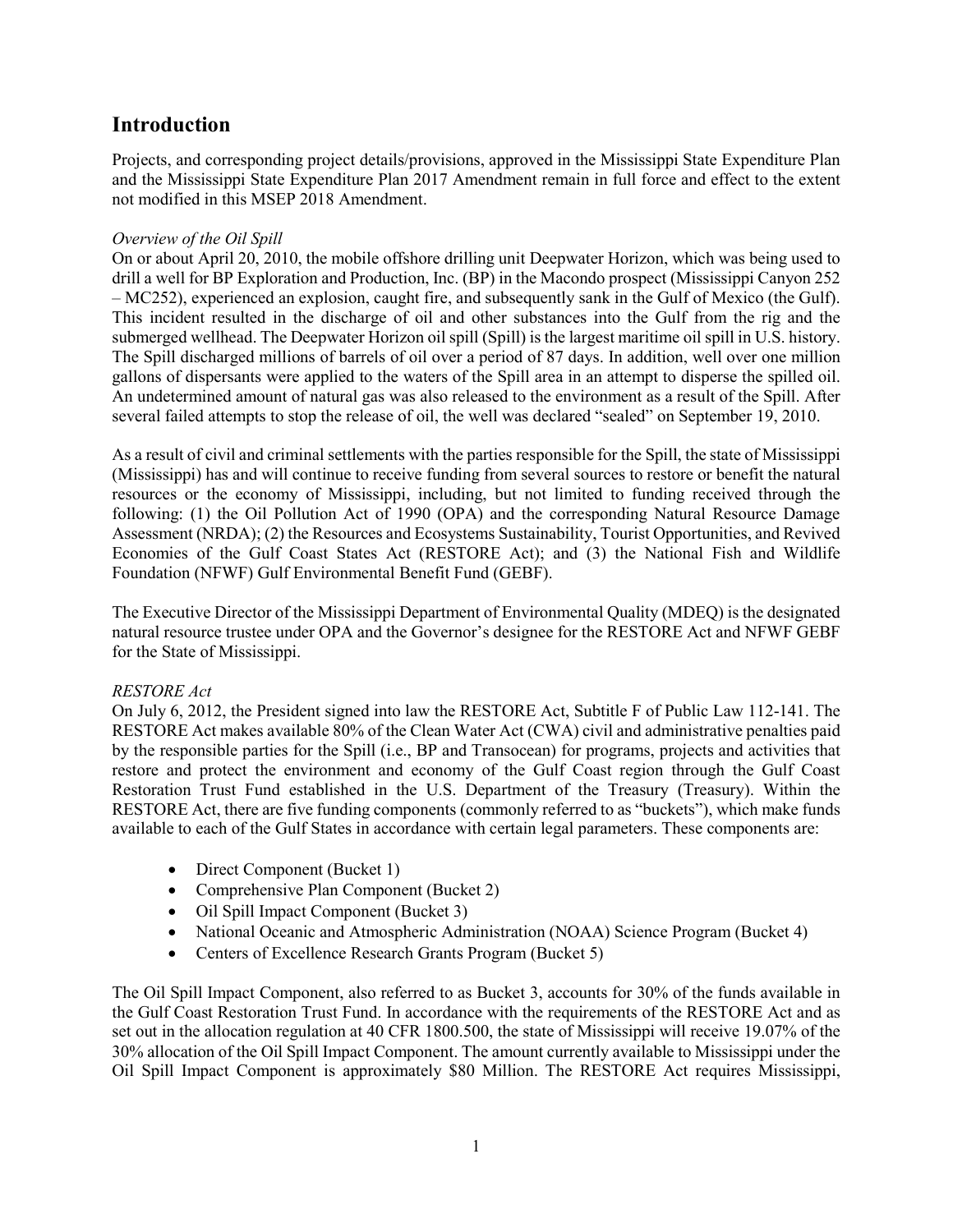through MDEQ, to prepare a Mississippi State Expenditure Plan (MSEP) describing each activity, project, or program for which Mississippi seeks funding under the Oil Spill Impact Component.

As defined in 31 C.F.R. § 34.503, the MSEP includes a narrative description for each activity, project, or program for which Oil Spill Impact Component funding is being sought. The narrative description for each activity in the MSEP contains the following information:

- The need, purpose, and objectives of the activity;
- How the activity is eligible for funding and meets all requirements of  $\S$  34.203 and  $\S$  34.503;
- Location of the activity;
- Budget for the activity;
- Milestones for the activity;
- Projected completion dates for the activity;
- Criteria MDEQ will use to evaluate the success of each activity in helping restore and protect the Gulf Coast Region;
- If funding has been requested from other sources, including other components of the Act, the plan identifies the source, states how much funding was requested, and provides the current status of the request;
- How the activities in the plan contribute to the overall economic and ecological recovery of the Gulf Coast; and
- How each activity, that would restore and protect natural resources, ecosystems, fisheries, marine and wildlife habitats, beaches, coastal wetlands or the economy of the Gulf Coast, is based on the best available science.

New and/or amended MSEP(s) may be written as additional funds become available and as additional projects are identified for funding.

#### *Eligible Activities for the Oil Spill Impact Component*

The RESTORE Act dedicates 80% of any civil and administrative penalties paid under the Clean Water Act by responsible parties in connection with the Deepwater Horizon oil spill to the Gulf Coast Ecosystem Trust Fund or ecosystem restoration (environmental), economic recovery, and tourism promotion in the Gulf Coast region. The RESTORE Act differs from other restoration funding sources (i.e., NFWF, NRDA) in that it specifically allows and anticipates that restoration projects will be developed for the restoration of natural resources and the restoration of the economy, both of which were affected as a result of the Spill.

The eligible activities for the Oil Spill Impact Component cover both ecological and economic projects. The RESTORE Act defines eligible activities for which the Oil Spill Impact Component funds may be used. The eligible activities, projects, and programs as defined in 31 C.F.R. § 34.203 are:

- 1. Restoration and protection of the natural resources, ecosystems, fisheries, marine and wildlife habitats, beaches and coastal wetlands of the Gulf Coast Region;
- 2. Mitigation of damage to fish, wildlife, and natural resources;
- 3. Implementation of a federally-approved marine, coastal, or comprehensive conservation management plan, including fisheries monitoring;
- 4. Workforce development and job creation;
- 5. Improvements to or on state parks located in coastal areas affected by the Deepwater Horizon Oil Spill;
- 6. Infrastructure projects benefitting the economy or ecological resources, including port infrastructure;
- 7. Coastal flood protection and related infrastructure;
- 8. Planning assistance;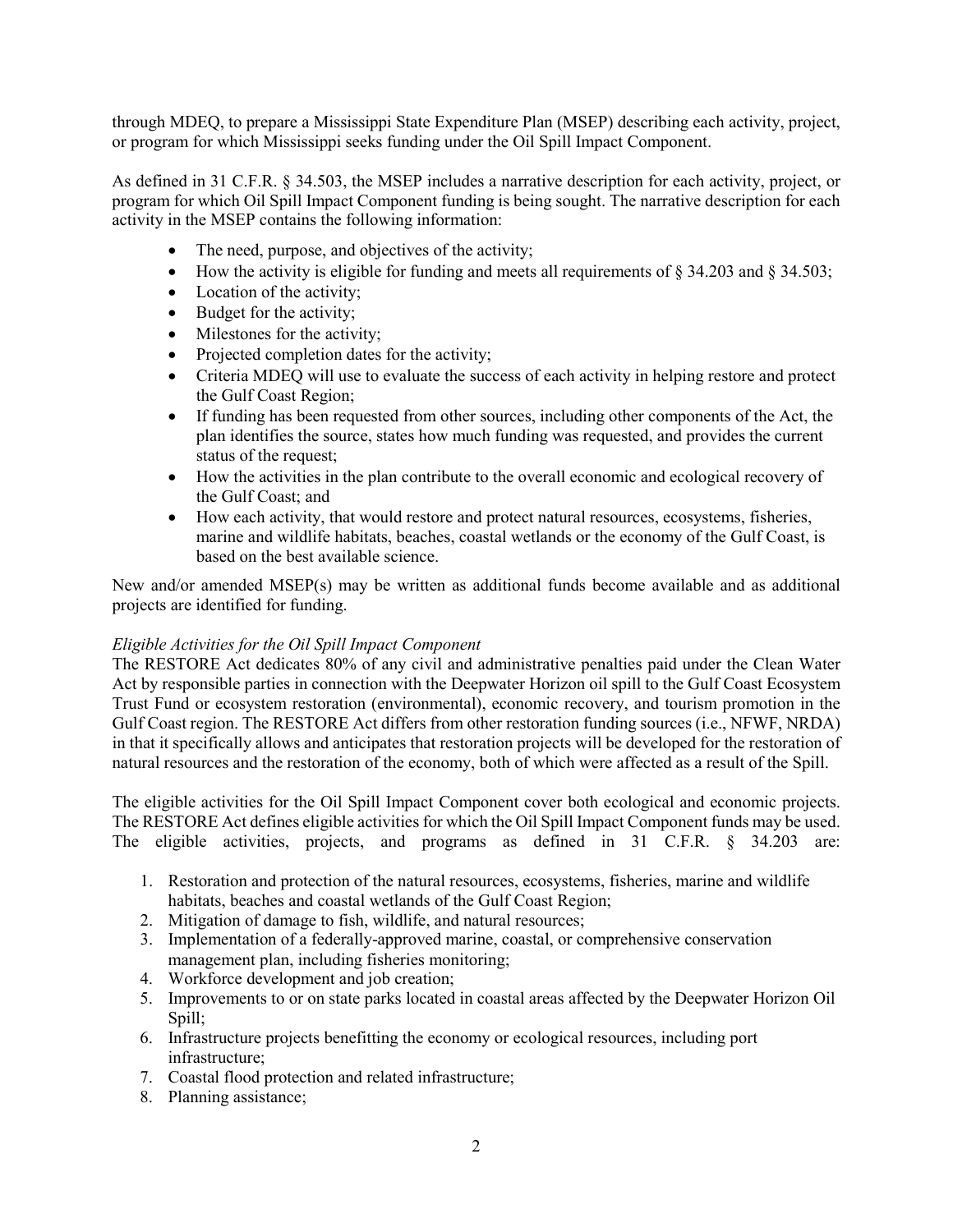- 9. Administrative costs;
- 10. Promotion of tourism in the Gulf Coast Region, including recreational fishing; and
- 11. Promotion of the consumption of seafood harvested from the Gulf Coast Region.

# <span id="page-4-0"></span>**Designated State Entity**

The State of Mississippi, Office of the Governor, is the entity designated under the Oil Spill Impact Component of the Resources and Ecosystems Sustainability, Tourist Opportunities, and Revived Economies of the Gulf Coast States Act of 2012 (RESTORE Act) to develop the required State Expenditure Plan. The Office of the Governor appointed Gary C. Rikard, the Executive Director of the Mississippi Department of Environmental Quality, as his appointee.

# <span id="page-4-1"></span>**Points of Contact**

| Gary C. Rikard – Executive Director              | Chris Wells – Chief of Staff, Interim Director of the |
|--------------------------------------------------|-------------------------------------------------------|
| Mississippi Department of Environmental Quality  | Office of Restoration                                 |
| 515 E. Amite Street, Jackson, Mississippi, 39201 | Mississippi Department of Environmental Quality       |
| $T: (601)$ 961-5001                              | 515 E. Amite Street, Jackson, Mississippi, 39201      |
| $F: (601)$ 961-5275                              | $T: (601)$ 961-5545                                   |
| Email: $grikard(a)$ mdeq.ms.gov                  | $F: (601)$ 961-5275                                   |
|                                                  | Email: $cwells@mdeg.ms.gov$                           |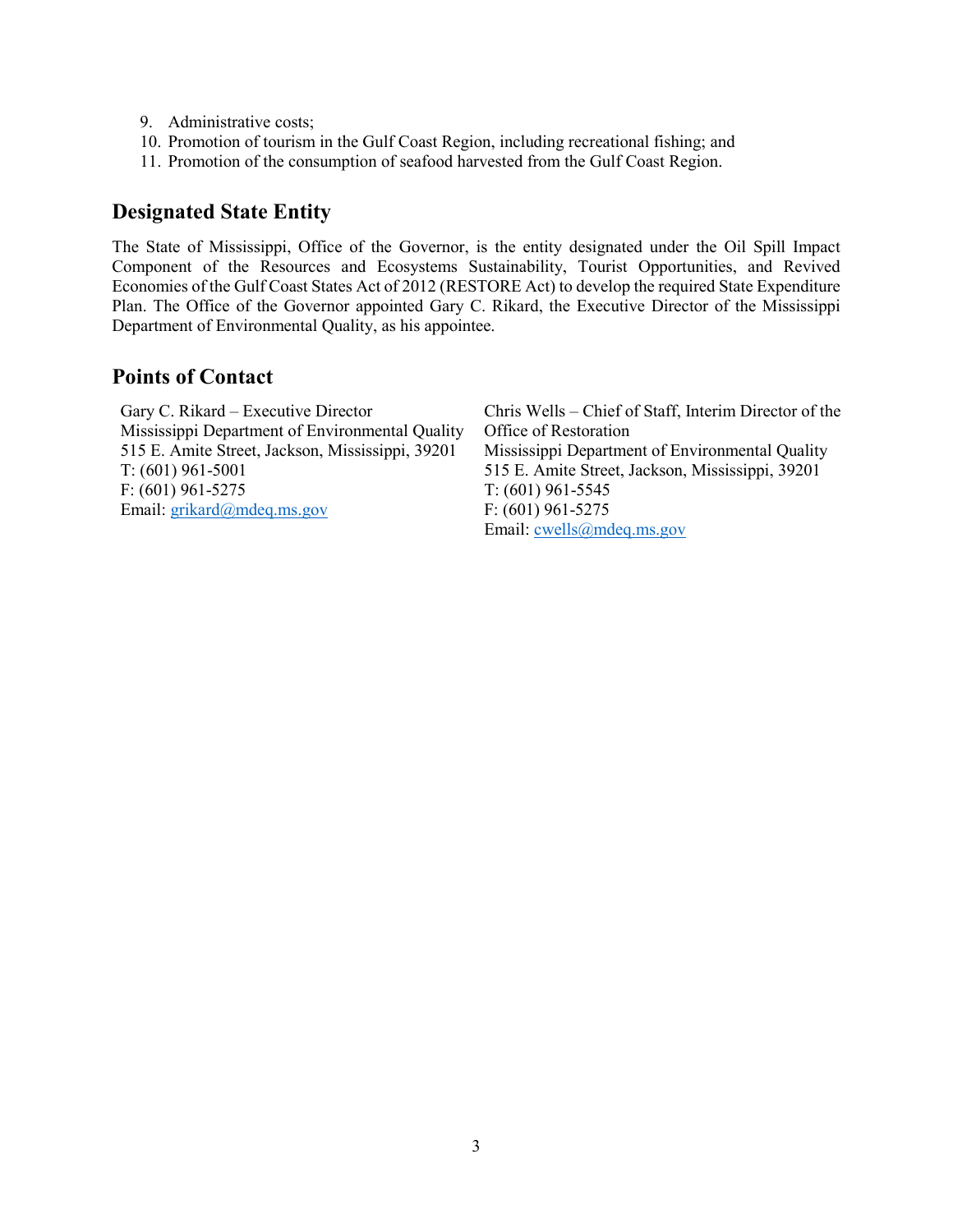# <span id="page-5-0"></span>**Section I: State Certification of RESTORE Act Compliance**

# <span id="page-5-1"></span>**Certifications of RESTORE Act Compliance**

The Mississippi Department of Environmental Quality hereby certifies to the following:

- Pursuant to the RESTORE Act, 33 U.S.C.  $\S$  1321(t)(3)(B)(i)(I), the MSEP includes projects, programs, and activities which will be implemented with the Gulf Coast Region and are eligible for funding under the RESTORE Act.
- Pursuant to the RESTORE Act, 33 U.S.C. § 1321(t)(3)(B)(i)(II), the projects, programs, and activities in the MSEP contribute to the overall economic and ecological recovery of the Gulf Coast.
- Pursuant to the RESTORE Act, 33 U.S.C.  $\S$  1321(t)(3)(B)(i)(III), the MSEP takes into consideration and is consistent with the goals and objectives of the Comprehensive Plan adopted by the RESTORE Council.
- Pursuant to the RESTORE Act, 33 U.S.C.  $\S$  1321(t)(2)(B)(i), the projects and programs that would restore and protect the natural resources, ecosystems, fisheries, marine and wildlife habitats, beaches, coastal wetlands, and economy of the Gulf Coast included on the MSEP will be based on the best available science as defined by the RESTORE Act.
- Pursuant to the RESTORE Act, 33 U.S.C. § 1321(t)(3)(B)(ii), not more than 25% of the funds will be used for infrastructure projects for the eligible activities described in 33 U.S.C. §  $1321(t)(1)(B)(i)(VI-VII).$
- Issues crossing Gulf State boundaries have been evaluated to ensure that a comprehensive, collaborative ecological and economic recovery is furthered by the MSEP.

# <span id="page-5-2"></span>**Process Used to Verify Compliance**

The development of the MSEP involves a series of activities that create an iterative process while maintaining transparency to stakeholders, and are designed to achieve the following criteria:

- Identify eligible projects, programs and activities for inclusion on the MSEP;
- Ensure that eligible projects, programs and activities included on the MSEP contribute to overall ecological and economic recovery of the Gulf Coast;
- Ensure the MSEP takes into consideration and is consistent with the goals, objectives and commitments of the RESTORE Council's Comprehensive Plan; and
- Promote funded projects to be as successful and sustainable as possible.

In 2016 and 2017, Mississippi's MSEP planning effort included five phases:

- Phase 1: Establishing a Foundation
- Phase 2: Project Contribution, Benefit, and Coordination
- Phase 3: Project Filtering
- Phase 4: Project Vetting
- Phase 5: Project Selection and MSEP development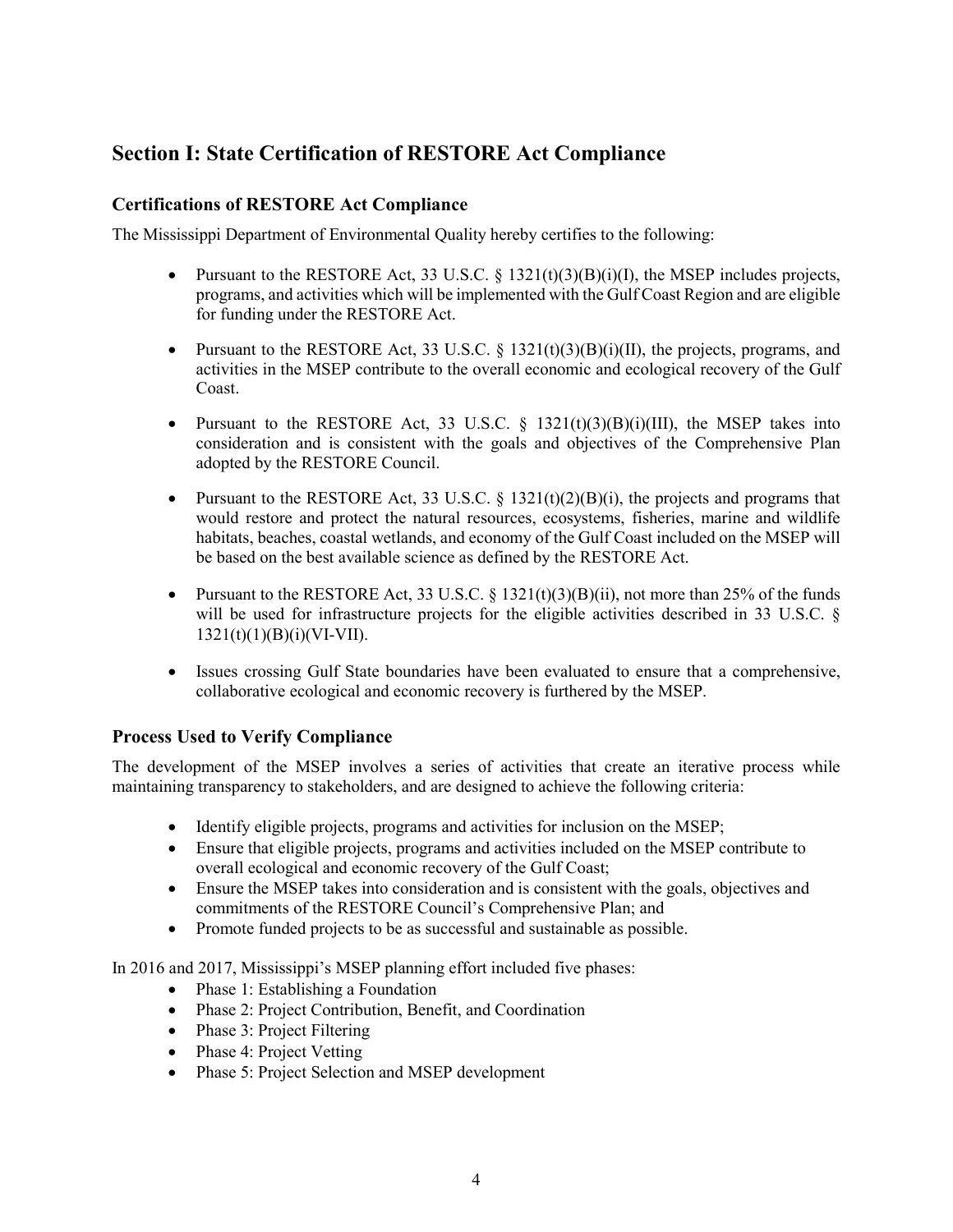This five-phase process, and the engagement and input derived from it, was used as the foundation for development of this 2018 MSEP Amendment.

# <span id="page-6-0"></span>**2018 Results of the Process Used to Verify Compliance**

Since 2016, MDEQ has solicited significant feedback specific to the development of the MSEP. Engagement with the stakeholder community including private citizens, non-governmental organizations, and the economic community has informed the priorities for restoration. The priorities identified during Phase I and Phase II planning activities for the 2016 and 2017 MSEPs were the following:

- **Goals: Restore** Water Quality and Restore and Revitalize the Economy. Projects should contribute to both water quality and economic goals.
- **Contributions:** Projects should contribute towards improving marine ecosystems and/ or decrease water pollution.
- **Benefits:** All projects should promote ecosystem health.
- **Consideration:** Community resilience for all proposed and existing projects.

As planning commenced for the 2018 MSEP Amendment, MDEQ received input from stakeholders regarding restoration priorities beginning at the 2017 Restoration Summit. The stakeholders reaffirmed the priorities of water quality, restoring and revitalizing the economy, and community resilience. During the 2018 MSEP planning process, stakeholders indicated that there should be a focus on enhancing "Community Resilience" as a priority rather than just as a consideration. Therefore, MDEQ adopted the definition of community resilience as provided by the RESTORE Council's Comprehensive Plan, which is defined as a goal to build and sustain communities with capacity to adapt to short- and long-term changes. Furthermore, the objective to promote community resilience should be tied to ecosystem restoration or protection.

# *2018 Planning Process*

As of June 2018, the Mississippi Restoration Portal had 1,150 projects. The 2018 planning and project review process included reviewing all portal projects, as well as currently implemented projects, against the identified priority of Community Resilience. The filtering process for all portal projects is represented in the following table and figure:

| <b>Process</b>                        | <b>Factors Considered</b>                                                   |
|---------------------------------------|-----------------------------------------------------------------------------|
| Step 1: Portal Project Identification | Whether a project was identified as a community resilience activity; and/or |
|                                       | prioritized community resilience as either a primary or secondary goal.     |
| Step 2: Vetting of project            | Evaluation of project description and supporting documentation to determine |
| descriptions                          | whether a project supports Community Resilience as a goal and activity      |
|                                       | classification.                                                             |
| Step 3: Duplicate projects of         | Whether a project description was already selected for funding.             |
| existing projects already selected    |                                                                             |
| for funding                           |                                                                             |
| Step 4: Evaluation of community       | Determine whether a project element promoted community resilience and, if   |
| resilience project elements           | implemented, would improve marine ecosystems, promote ecosystem health,     |
|                                       | and/ or decrease water pollution.                                           |
| Step 5: Supports Community            | Evaluation of existing and proposed project ideas towards                   |
| Resilience                            | Community Resilience.                                                       |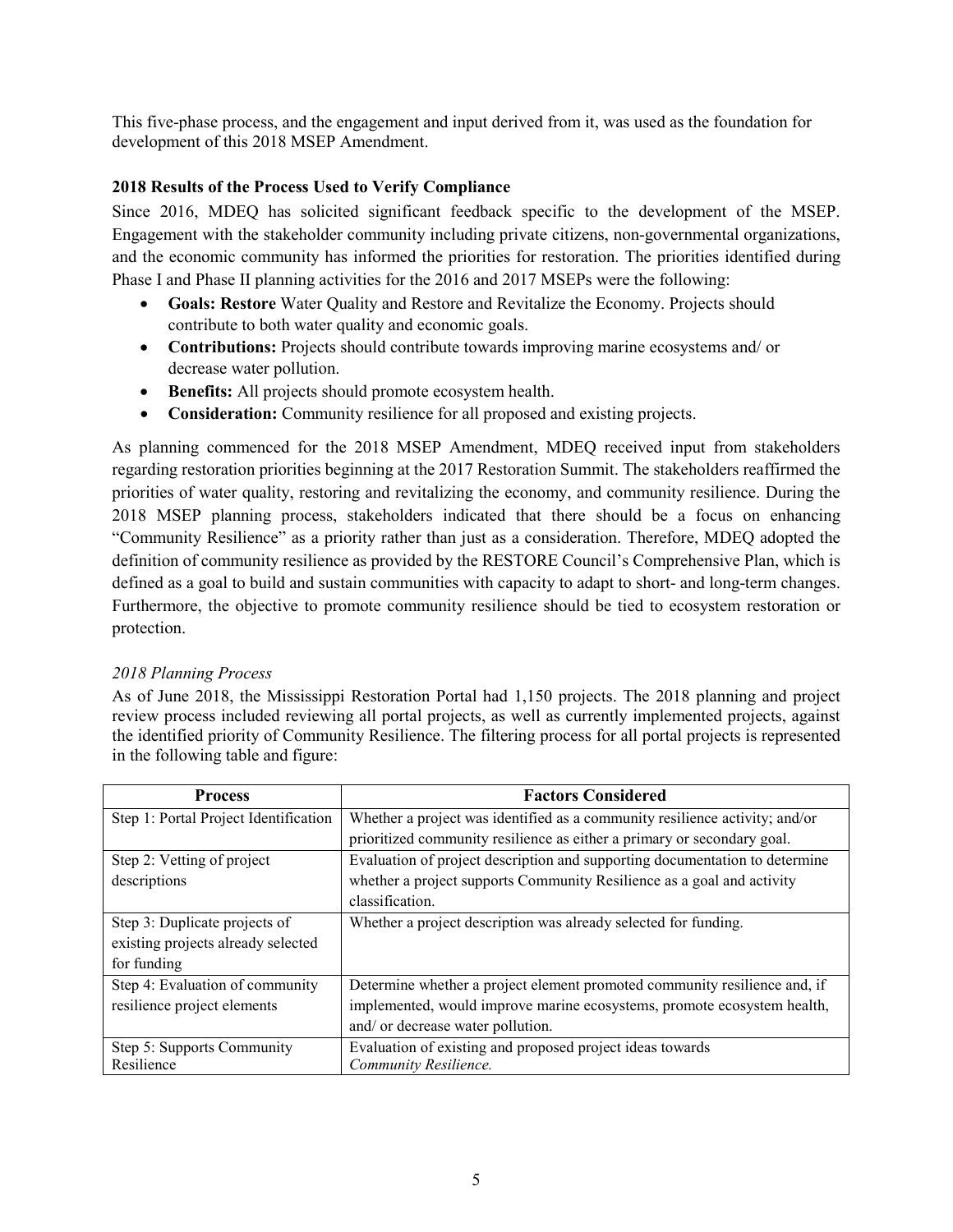

The final evaluation process included reviewing existing and proposed projects that had both environmental and economic benefits to determine if additional resilience elements could be added to support building and sustaining communities with the capacity to adapt to short- and long-term changes.

Following the project filtering process, remaining project ideas were evaluated for eligibility under the Oil Spill Impact Component; specifically: 1) eligibility of proposed activities with requirements of the RESTORE Act; and 2) review of proposed activity against applicable regulations, federal law compliance and OMB guidance. Additionally, preliminary environmental compliance requirements were considered. All of the remaining 2.1% project ideas conformed to eligibility requirements.

As a result of the above filtering process, the following projects remained and have been selected for funding.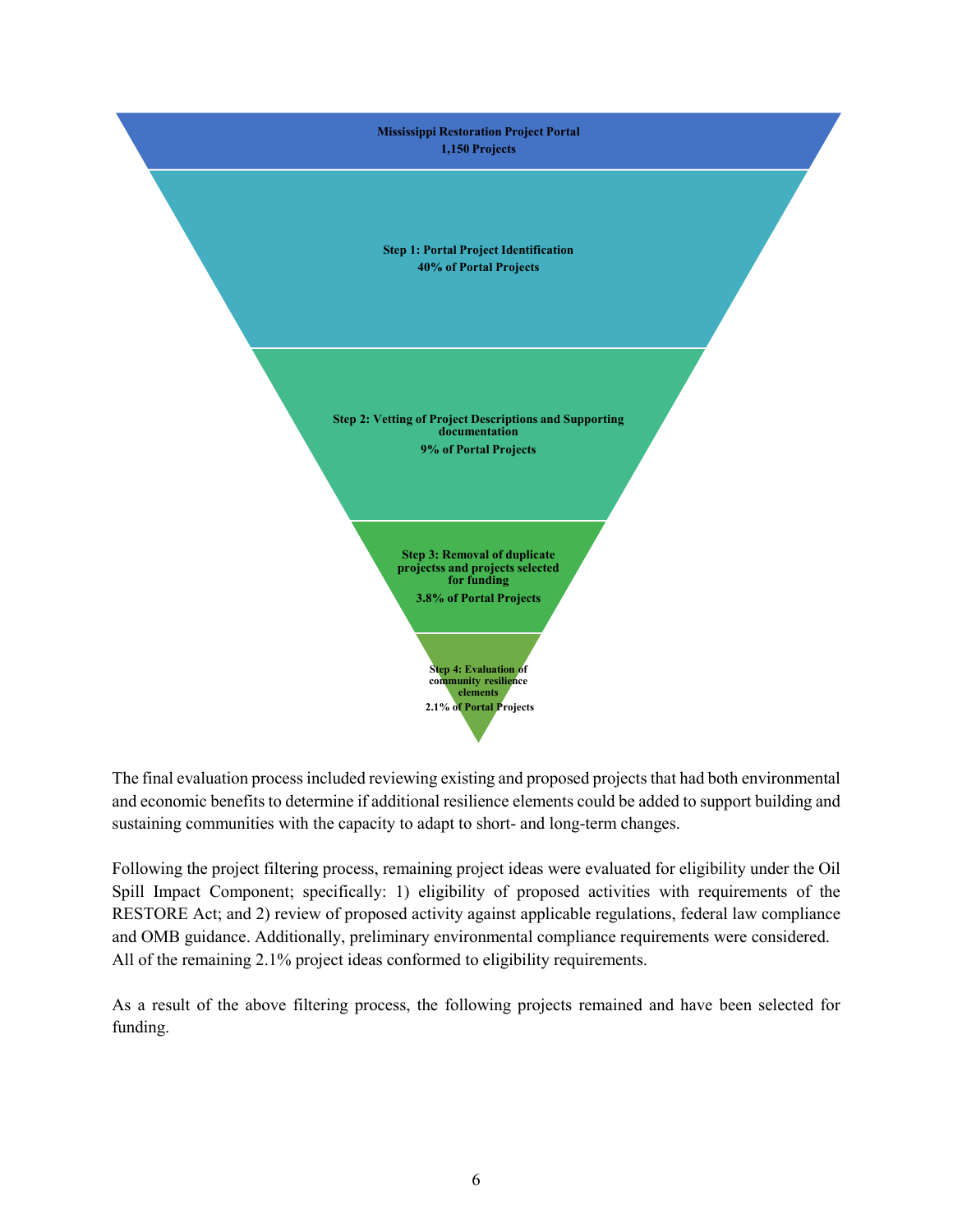After project vetting, 25 portal project ideas remained. These 25 portal project ideas were incorporated into two programs. The two programs are the Mississippi Sound Oyster Shell Recycling Program and the Beneficial Use of Dredge Material for Marsh Creation and Restoration in Mississippi.

Mississippi Sound Oyster Shell Recycling Program

• This is a new project proposed for the 2018 MSEP Amendment. The purpose of this project is to provide resilience to the oyster fishery as well as the community by recycling shells from restaurants, festivals, and processers and placing those shells back onto reefs to serve as cultch material to grow more oysters.

Beneficial Use of Dredge Material for Marsh Creation and Restoration in Mississippi

• This is a new project proposed for the 2018 MSEP Amendment. The purpose of this project is provide resilience to Mississippi's coastal marsh ecosystem and the ecosystem services supported by marshes by supporting the state of Mississippi's beneficial use dredging program that maximizes marsh creation and restoration from dredging projects within Hancock, Harrison, and Jackson **Counties** 

The filtering process also included an evaluation of existing and proposed projects/project ideas across the Mississippi restoration landscape (funded through RESTORE, NFWF or NRDA), towards Community Resilience. Through such evaluation the following two projects were identified through the filtering process as projects that provide resilience or would be appropriate for the addition of resilience elements.

Hancock County Marsh Living Shoreline

• This is a new project proposed for the 2018 MSEP Amendment. The purpose of this project would be to add resilience elements to the existing NRDA Early Restoration Hancock County Marsh Living Shoreline project, which resulted in the construction of 6 miles of living shoreline in Hancock County, 46 acres of oyster reef, and 46 acres of marsh to protect and expand the largest contiguous marsh complex in the Mississippi coastal system, as well as an area experiencing the largest marsh loss along our coastal shoreline. Anticipated components funded under this MSEP amendment could include, an additional 1.5 miles (estimate) of living shoreline to extend the current living shoreline to Bayou Caddy, as well as additional marsh creation/restoration.

Mississippi Gulf Coast Water Quality Improvement Program

• The Mississippi Gulf Coast Water Quality Improvement Program was identified through the 2018 filtering process as a project for the addition of resilience elements. However, given that \$60 million has been allocated to the Mississippi Gulf Coast Water Quality Improvement Program under the 2016 and 2017 MSEP as well as the 2016 MIP Amendment, and work under the program has recently begun, the State has decided not to allocate additional funds to the program on the 2018 MSEP Amendment.

# <span id="page-8-0"></span>**Section II: Public Participation Statement**

There were multiple phases of public engagement for the 2018 MSEP Amendment in order to gather the appropriate public participation necessary to conform with the public participation requirements outlined in 31 C.F.R. § 34.503(g). In accordance with 31 C.F.R. § 34.503(g), the MSEP will be available for public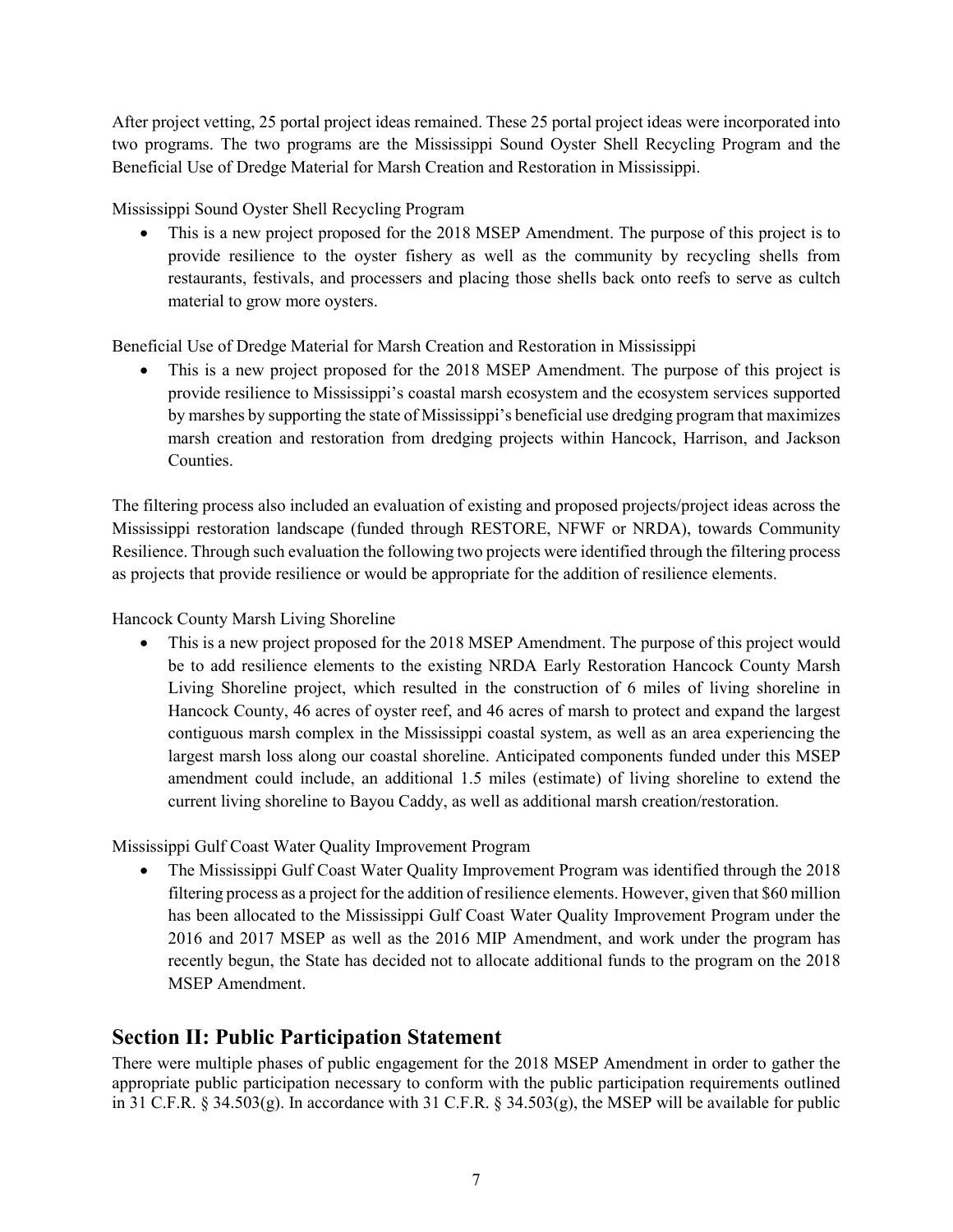review and comment for a minimum of forty-five (45) days. Each activity on the MSEP will only be adopted after consideration of all meaningful input. MDEQ made the MSEP available for public comment and review in a manner that is consistent with other MDEQ-administered public comment periods related to the Deepwater Horizon oil spill. See the attached "The State of Mississippi's Response to Comments Regarding the 2018 Amended Mississippi State Expenditure Plan (MSEP)" for addition information.

# <span id="page-9-0"></span>**Section III: Financial Integrity**

On behalf of the State of Mississippi, MDEQ understands its fiduciary responsibilities under the RESTORE Act and is committed to maintaining the highest level of fiscal accountability and transparency to assure the public and Congress that funds have been managed appropriately to further the purposes of the RESTORE Act. These responsibilities include RESTORE Act project administration functions, such as maintaining financial records and ensuring complete and accurate reporting through project oversight. MDEQ's financial system was developed around the basic principles of sound financial management. These principles are internationally accepted accounting and financial management practices recognized worldwide by leading public and private sector organizations. The basic principles of sound financial management include, among others, principles of transparency, internal checks and balances, and independent external auditing.

*Transparency* – MDEQ is committed to maintaining transparency with the public and to reporting on RESTORE Act projects, programs, and activities.

*Internal checks and balances* – To maintain effective controls, MDEQ properly segregates duties among state personnel performing financial functions for RESTORE Act projects, programs, and activities.

*Independent external auditing – All state agencies are subject to annual audits to be conducted by the* Office of the State Auditor or its contracted designee as prescribed by state law. Agency audits are performed at the fund level in conjunction with the State Auditor's annual audit of the State's Comprehensive Annual Financial Report (CAFR).

These principles of sound financial management are designed to:

- Prevent corruption and reduce or eliminate financial risk and loss;
- Ensure that funds are spent in accordance with the respective grant awards, state law and federal law, as applicable;
- Ensure that personnel responsible for implementing the activities in the project work plans have the resources needed to support the job; and
- Assist state personnel in spending funds efficiently and effectively and report expenditures accurately.

MDEQ is responsible for:

- Fiscally managing and safeguarding RESTORE Act project funds;
- Disbursing funds to sub-recipients in a timely manner for reimbursement of eligible project expenditures;
- Keeping accurate and up-to-date records of all financial transactions related to project activities;
- Providing accurate financial reports as requested or required;
- Assisting state personnel with financial planning, budgeting, monitoring, and evaluation; and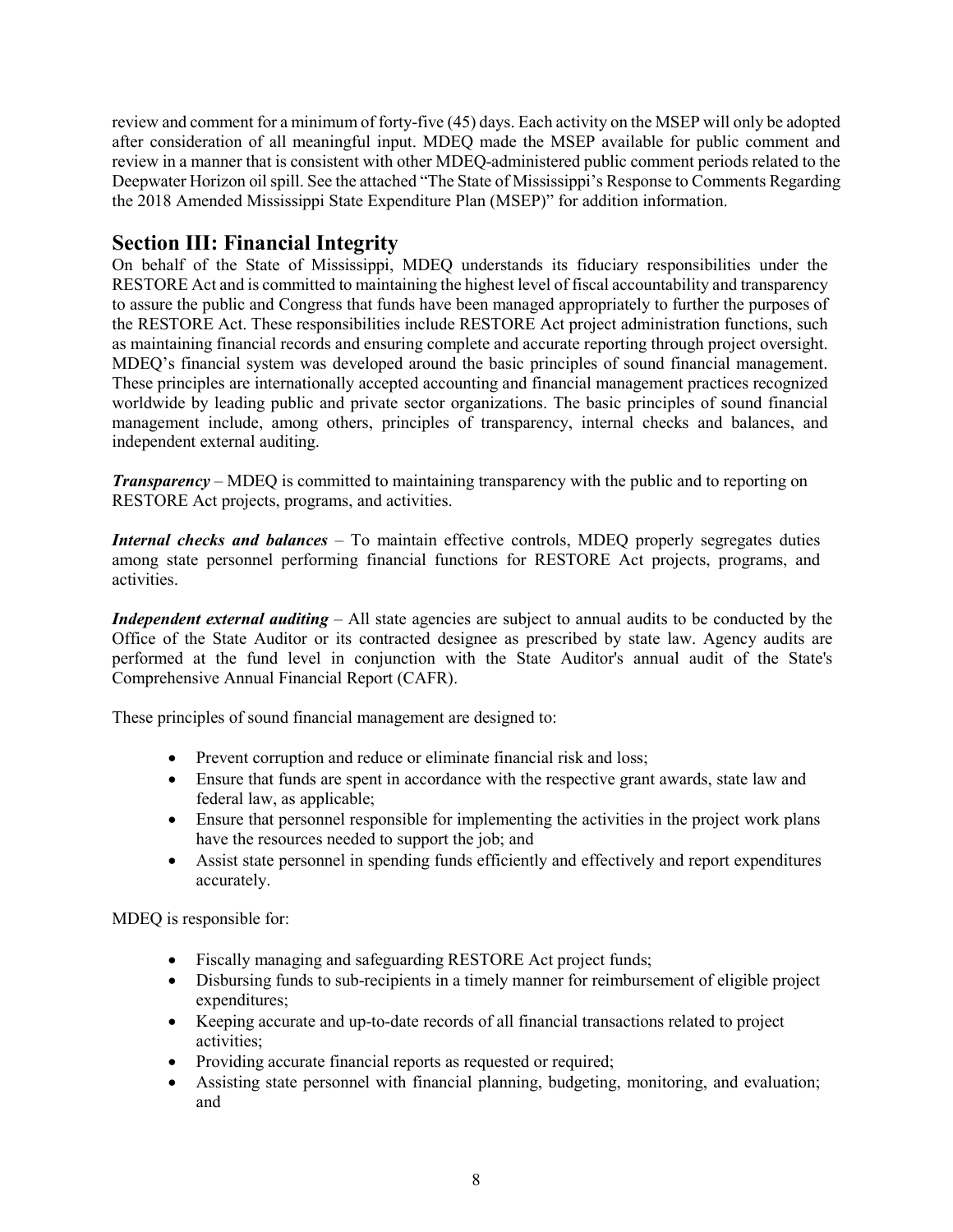• Assisting state personnel in understanding and complying with financial policies and procedures needed to ensure efficient and effective stewardship of RESTORE Act funds.

Effective financial operations depend on clear policies and procedures for different areas of activity, such as:

- Cash management policies (e.g., project budgets, requests for funds, and disbursement of funds):
- Personnel policies;
- Policies regarding delegation of signature authority for expenditures or reimbursements in excess of established thresholds;
- Purchasing and procurement laws, regulations, and policies;
- Policies regarding reimbursement of administrative expenses;
- Policies regarding supporting documentation required for disbursement of funds; and
- Policies establishing financial reporting requirements and schedules, including documented review processes by appropriate supervisory personnel.

### **Financial Controls**

Financial controls are designed to enable state agencies to accomplish fiduciary responsibilities. These controls also reduce the risk of asset loss, ensure that RESTORE Act project documentation is complete and accurate, that financial reports are reliable, and ensure compliance with laws and regulations. A financial control system includes both preventative controls (designed to discourage errors or fraud) and detective controls (designed to identify an error or fraud after it has occurred).

Mississippi law requires each agency, through its governing board or executive head, maintain continuous internal audit covering the activities of such agency affecting its revenue and expenditures, and maintain an adequate internal system of pre-auditing claims, demands and accounts to ensure that only valid claims, demands and accounts will be paid (Miss. Code Ann. § 7-7-3(6)(d), (2016)). Consistent with the RESTORE Act and the MSEP, sub-recipients must operate and use resources with minimal potential for waste, fraud, and mismanagement. The State's financial control system provides assurance that significant weaknesses that could affect the State's ability to meet its objectives would be prevented or detected in a timely manner.

Project management, other personnel, and those charged with governance will apply internal control processes that are designed to provide reasonable assurance in the reliability of project financial reporting. The system includes characteristics such as:

- Policies and procedures that provide for appropriate segregation of duties to reduce the likelihood of deliberate fraud;
- Personnel training materials that ensure employees are qualified to perform their assigned responsibilities;
- Sound practices to be followed by personnel in performing their duties and functions; and
- Proper authorization and recording procedures for financial transactions.

MDEQ's internal control system has been modeled after the Committee of Sponsoring Organizations (COSO) internal control framework and the following five inter-related components. Annually, each state agency is required to certify it has performed an internal control risk assessment, identify weaknesses, and describe a corrective action plan, if applicable.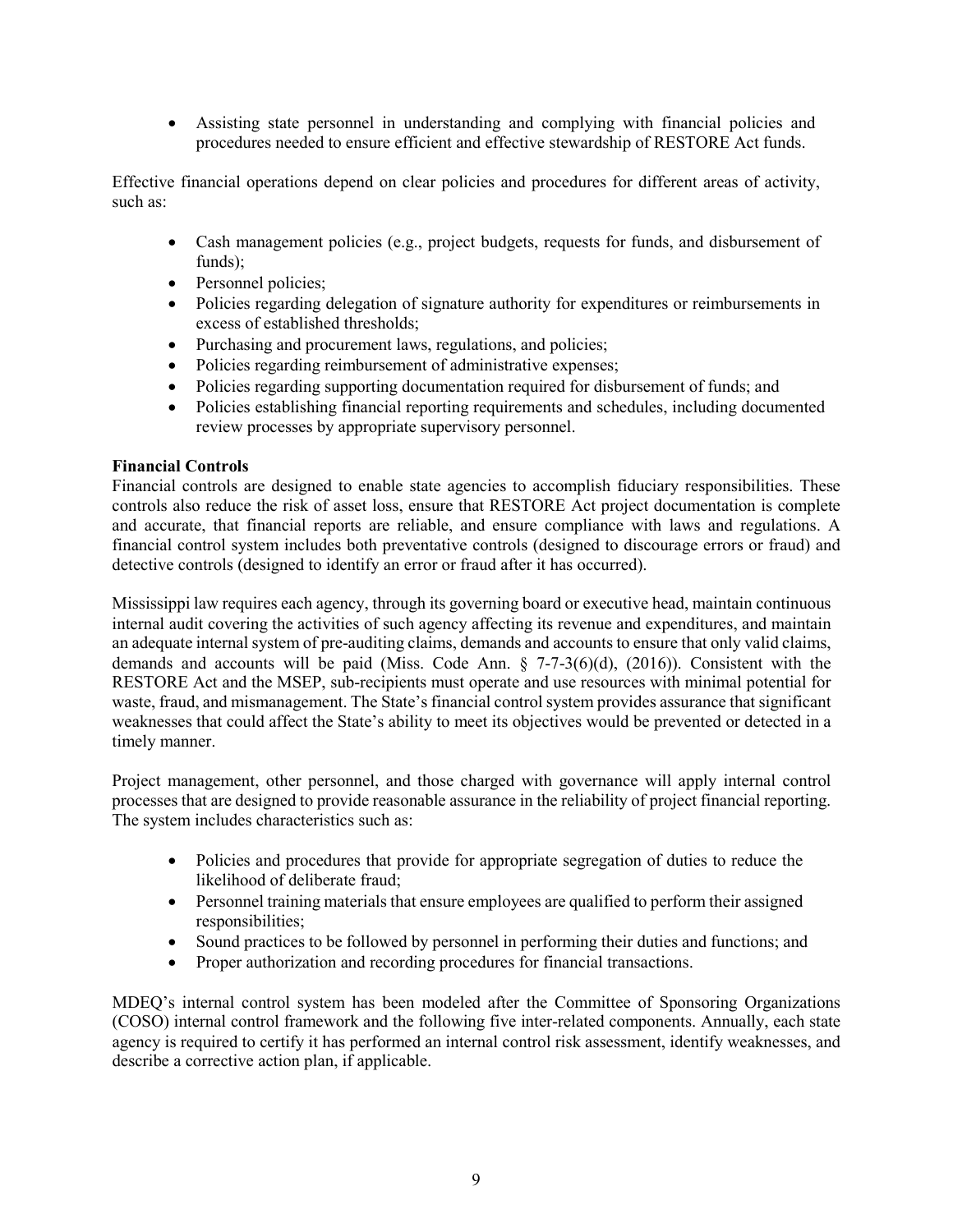**Control Environment** – In Mississippi, responsibility for implementing internal controls at each state agency begins with the chief executive officer and extends to everyone in the agency. Each agency director personally holds those in leadership positions responsible for helping to design, implement, maintain, and champion an internal control program that encompasses all agency fiscal programs and related activities. Each agency's chief financial officer shares this leadership role, yet ultimate accountability remains with the agency head.

Only qualified, competent individuals are employed. These personnel are adequately trained to carry out their responsibilities and are required to explicitly and implicitly understand their responsibilities. State management provides its employees with the authority to perform the tasks assigned to them.

**Risk Assessment** – As part of establishing proper controls and procedures, an assessment is performed to identify, analyze, and manage risks relevant to achieving the state's goals and objectives for RESTORE Act projects. This assessment identifies internal and external events or circumstances that could adversely affect the state's ability to carry out its fiduciary responsibilities. Identified risks according to potential impact on the RESTORE Act projects and the likelihood of occurrence will be considered. The MSEP is considered in performing the risk assessment, incorporating the goals and objectives for the RESTORE Act activities while assessing the control environment, the overall financial management process, the role of the accounting system, and other financial management activities.

Identification of component systems comprising the complete accounting system is also included in the risk assessment process. Transaction cycles were identified and considered along with inherent risks. These will be continuously reviewed and strategies will be updated as needed to manage the risks.

**Control Activities** – MDEQ's internal control activities include written policies, procedures, techniques, and mechanisms that help ensure management's directives are carried out in compliance with the RESTORE Act criteria. Control activities help identify, prevent, or reduce the risks that can impede accomplishment of state objectives. Control activities occur throughout the financial department, at all levels and in all functions; control activities include things such as approvals, authorizations, verifications, reconciliations, documentation, separation of duties, and safeguarding of assets.

For each transaction cycle identified in the risk assessment, the flow of information through the process and the internal control activities taken will be documented and analyzed.

Documentation will include organizational charts, standard operation procedures, manuals, flowcharts, decision tables, questionnaires, and/or review checklists.

**Communication and Information** – The state's financial system provides adequate processes and procedures to ensure that each agency or department has relevant, valid, reliable, and timely communications related to internal and external events to effectively run and control its operations. Agency directors are able to obtain reliable information to make informed business decisions, determine their risks, and communicate policies and other important information to those who need it.

Communication is vital to effective project management, and MDEQ's financial information system has mechanisms in place to properly capture and communicate RESTORE Act project financial data at the level appropriate for sound financial management. Policy manuals, accounting and financial reporting manuals, internal memoranda, verbal directives, and management actions are a few of the means of communicating across state agencies.

**Monitoring** – Monitoring of the internal control system will be performed to assess whether controls are effective and operating as intended. Monitoring is built into normal, recurring operations, is performed on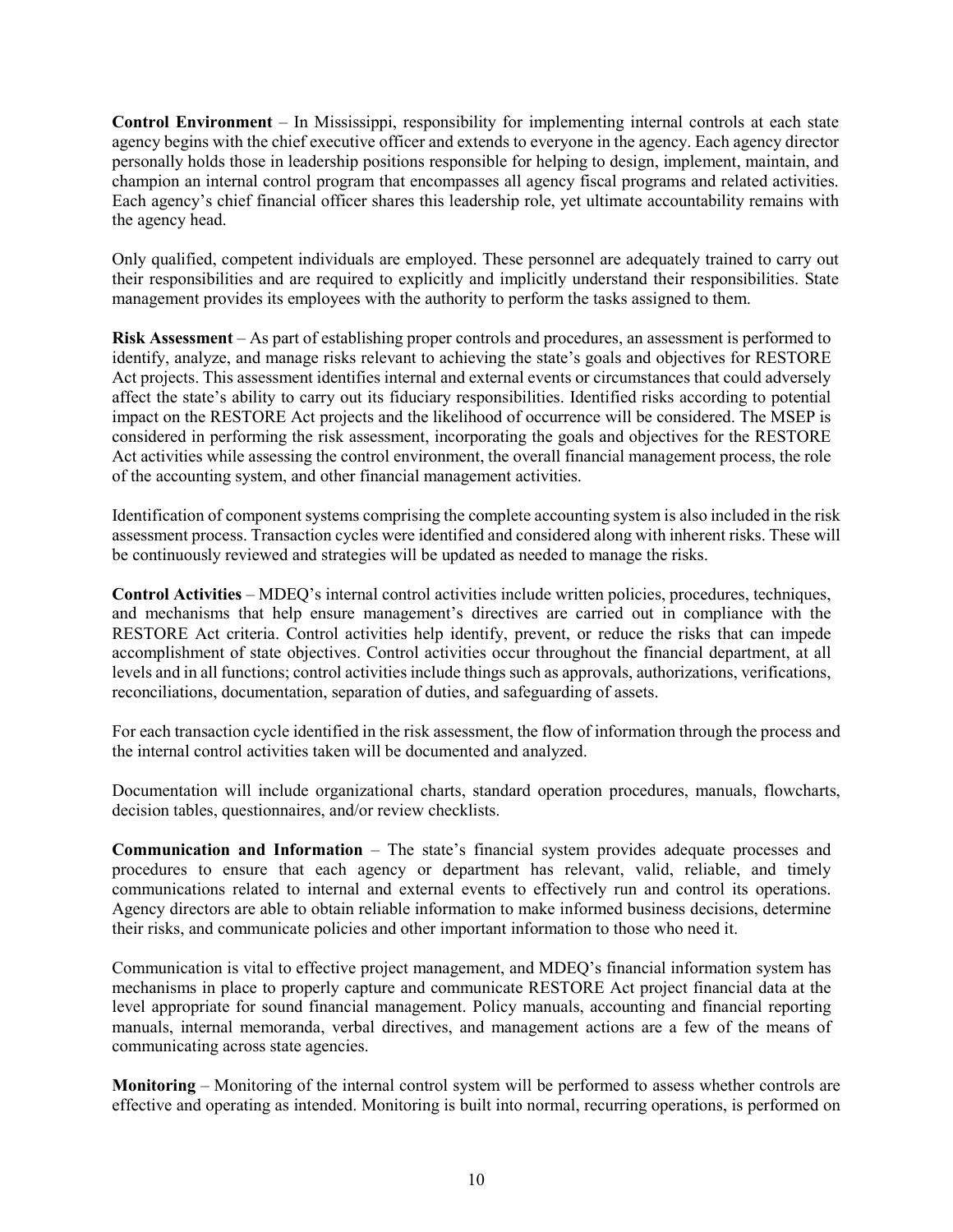a real-time basis, reacts dynamically to changing conditions, and is ingrained in each state agency. Ongoing monitoring occurs through routine managerial activities such as supervision, reconciliations, checklists, comparisons, performance evaluations, and status reports. Monitoring may also occur through separate internal evaluations (e.g., internal audits/reviews) or from external evaluations (e.g., independent audits, comparison to industry standards, surveys). Any deficiencies found during monitoring will be reported to the appropriate authority.

MDEQ requires prompt evaluation of any findings and recommendations. Formal procedures are documented for responding to findings and recommendations. Those that generate action items are properly outlined for timely response and resolution. Responsible parties are required to complete action items to correct or otherwise resolve the deficiencies within an established timeframe. The monitoring process also includes analysis of whether exceptions are reported and resolved quickly.

#### **Accountability**

While each state employee has personal internal control responsibility, the state director holds ultimate responsibility and assumes ownership for internal control over financial reporting of RESTORE Act funds. Other directors and managers support the state's internal control philosophy, promote compliance, and maintain control within their areas of responsibility. Chief financial officers have key oversight and policy enforcement roles over fiscal matters. Other state personnel hold lead responsibility for compliance with nonfinancial aspects of laws, directives, policies, procedures, and codes of ethics.

The state director has designated a senior manager as the RESTORE Act project manager specialist who is responsible for coordinating the overall state-wide effort of evaluating, improving, and reporting on internal controls over RESTORE Act project management. A risk assessment of project internal control systems will be performed annually. If the risk assessment indicates a high level of risk associated with the financial control system, internal controls will be evaluated. Any serious deficiencies will be reported to the appropriate authority.

#### **Key Controls**

MDEQ applies key controls for financial operating functions that serve as strategic risk mitigation tools within each area. These key controls are developed around financial management policies of segregation of duties, systematic reviews and reconciliations, and documented approval processes. These key controls serve as the framework for financial processes used in the flow of information for capturing and reporting financial data.

#### **Other Financial Integrity Mechanisms**

MDEQ has developed detailed written policies and procedures as part of its financial control systems and financial control system plan. The plan, policies, and procedures provide assurance that RESTORE Act funds are being safeguarded and that applicable statutes, rules, and regulations are being followed while also ensuring that the goals and objectives of the RESTORE Act are being met.

The financial control system plan is more than just a list of procedures or flowcharts of how activities operate. Rather, the plan is a comprehensive document that encompasses all components of internal controls. Likewise, the plan documents the financial control structure as it relates to those functions. Key financial integrity mechanisms of internal control over financial reporting are described in the following paragraphs.

**Risk assessments of sub-recipients** – Pursuant to the Uniform Guidance requirements in 2 C.F.R. § 200, MDEQ will emphasize components of sub-recipients' financial system internal checks and balances that address fraud, waste, and performance. MDEQ's financial management system is designed for the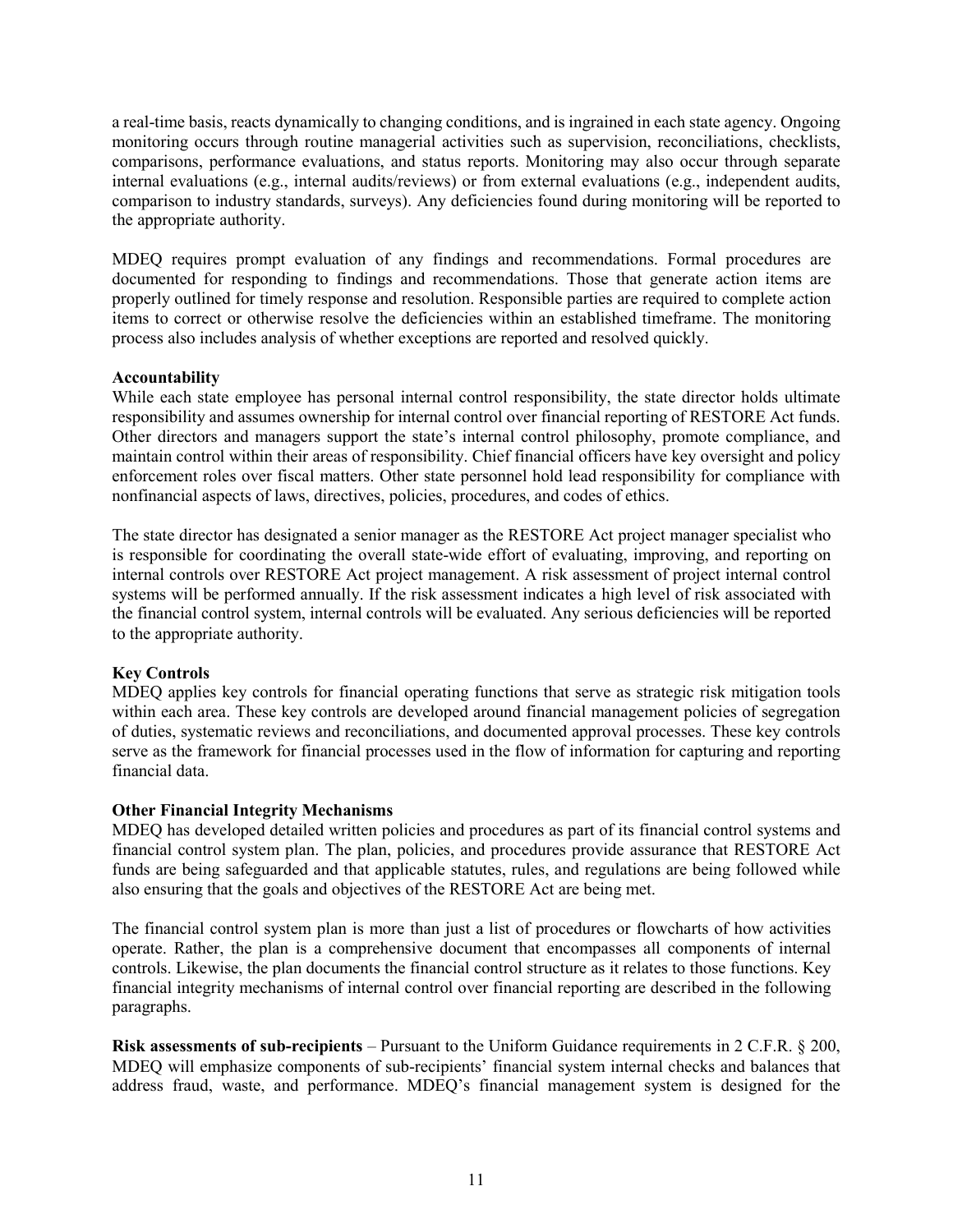prevention of fraud, waste, and abuse. As such, risk assessments of all sub-recipients' financial management systems will be conducted before awarding RESTORE funding.

**Project budgets –** Project budgets represent the financial plans for projects throughout their lifespans. The budgets match planned expenditures with revenues that the state expects to receive, which is essential for effective cash flow planning and management. Budgets also help us prevent the misuse of project funds and control spending.

**Segregation of duties –** MDEQ employs several levels of control to achieve proper segregation of duties in financial processes. Departmental controls allow for proper segregation among functions related to the recording and reporting of project transactions. Supervisory approval is required for all expenditures by personnel independent of the recording process. Stewardship over project funds is essential for proper fiduciary accountability, and the State has established the framework to achieve this component of internal control.

**Safeguarding of assets –** Access to financial project information is restricted to essential personnel. Passwords and other physical safeguards are employed by the State to restrict access to financial data. By restricting access, risk of misappropriation and fraud is reduced because only the personnel who will be working on the financial data for the projects have access to those functions. Regular backups of financial information are done and stored off-site to minimize loss of data due to an unforeseen occurrence.

**Sub-recipient monitoring –** MDEQ developed a process for sub-recipient monitoring using an effective risk assessment model. As part of the initial risk assessment process, sub-recipients are required to complete an Organizational Self-Assessment (OSA) questionnaire and provide copies of standard financial policies and procedures that the state evaluates as part of designing the sub-recipient monitoring program. The OSA is required to be updated annually by each sub-recipient. On-site assistance and reviews for a sub-recipient based on appropriate risk levels will be provided throughout the life of the projects. MDEQ will require and review financial and progress reports for accuracy, completeness, and alignment with RESTORE goals. Budget reports may also be required for comparison to actual expenditures, in detail if necessary.

MDEQ may also employ other financial integrity mechanisms if necessary or for specific RESTORE Act project types. Modifications will be based on updated risk assessments for the RESTORE Act financial control system.

# <span id="page-13-0"></span>**Conflict of Interest**

The processes that MDEQ uses to prevent conflicts of interest in the development and implementation of the MSEP, as required by 31 C.F.R. § 34.503(b)(3), are guided by Mississippi law. Under Mississippi Code § 25-4-1 *et seq.*, "it is the policy of the state that public officials and employees be independent and impartial, that governmental decisions and public policy be made on the proper channels of the government structure; that public office not be used for private gain other than the remuneration provided by law; that there be public confidence in the integrity of government; and that public officials be assisted in determinations of conflicts of interest."

Further, MDEQ requires, where applicable, the completion of a non-collusion and conflict of interest affidavit certifying that there are no present or currently planned interests (financial, contractual, organizational, or otherwise) relating to the work to be performed under any contract resulting from the proposed work that would create any actual or potential conflict of interest (or apparent conflicts of interest) (including conflicts of interest for immediate family members: spouses, parents, children) that would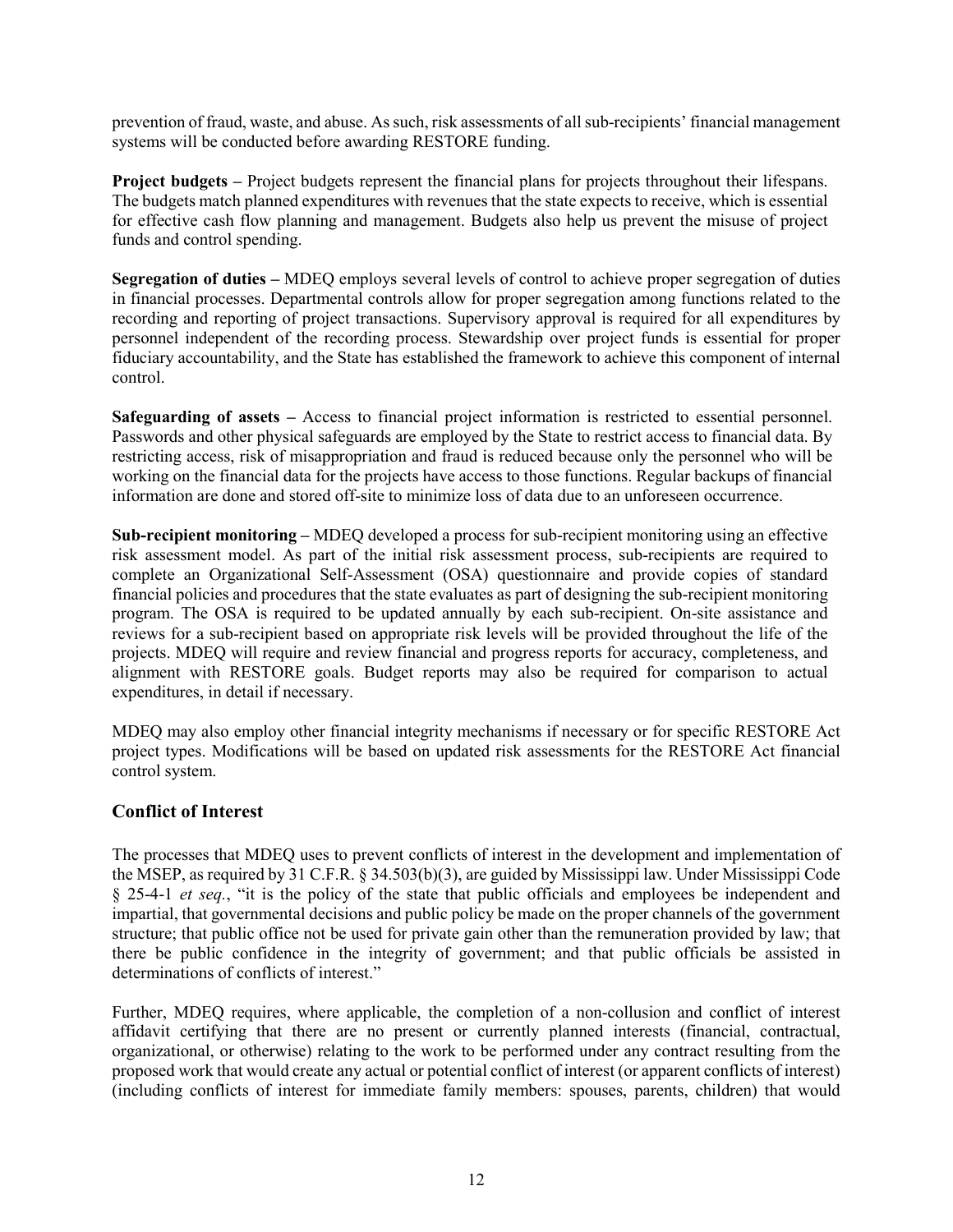impinge on its ability to render impartial, technically sound, and objective assistance or advice or result in it being given an unfair competitive advantage. MDEQ also requires sub-recipients and contractorsto notify MDEQ immediately of any potential or actual conflicts that may arise. If any potential or actual conflict cannot be resolved to MDEQ's satisfaction, MDEQ reserves the right to terminate the sub-award agreement or contract in place pursuant to the Termination for Convenience clause of the sub-award agreement or contract.

# <span id="page-14-0"></span>**Section IV: Overall Consistency with the Goals and Objectives of the Comprehensive Plan**

Mississippi's 2018 MSEP Amendment focuses on three of the goals identified in the Comprehensive Plan:

- Restore Water Quality Restore and protect water quality of the Gulf Coast region's fresh, estuarine, and marine waters.
- Restore and Revitalize the Gulf Economy Enhance the sustainability and resiliency of the Gulf economy.
- Enhance Community Resilience build upon and sustain communities with capacity to adapt to short- and long-term changes.

Mississippi's 2018 MSEP Amendment focuses on four objectives identified in the Comprehensive Plan:

- Promote community resilience.
- Restore, improve, and protect water resources.
- Protect and restore living and coastal marine resources.
- Restore, enhance, and protect habitats.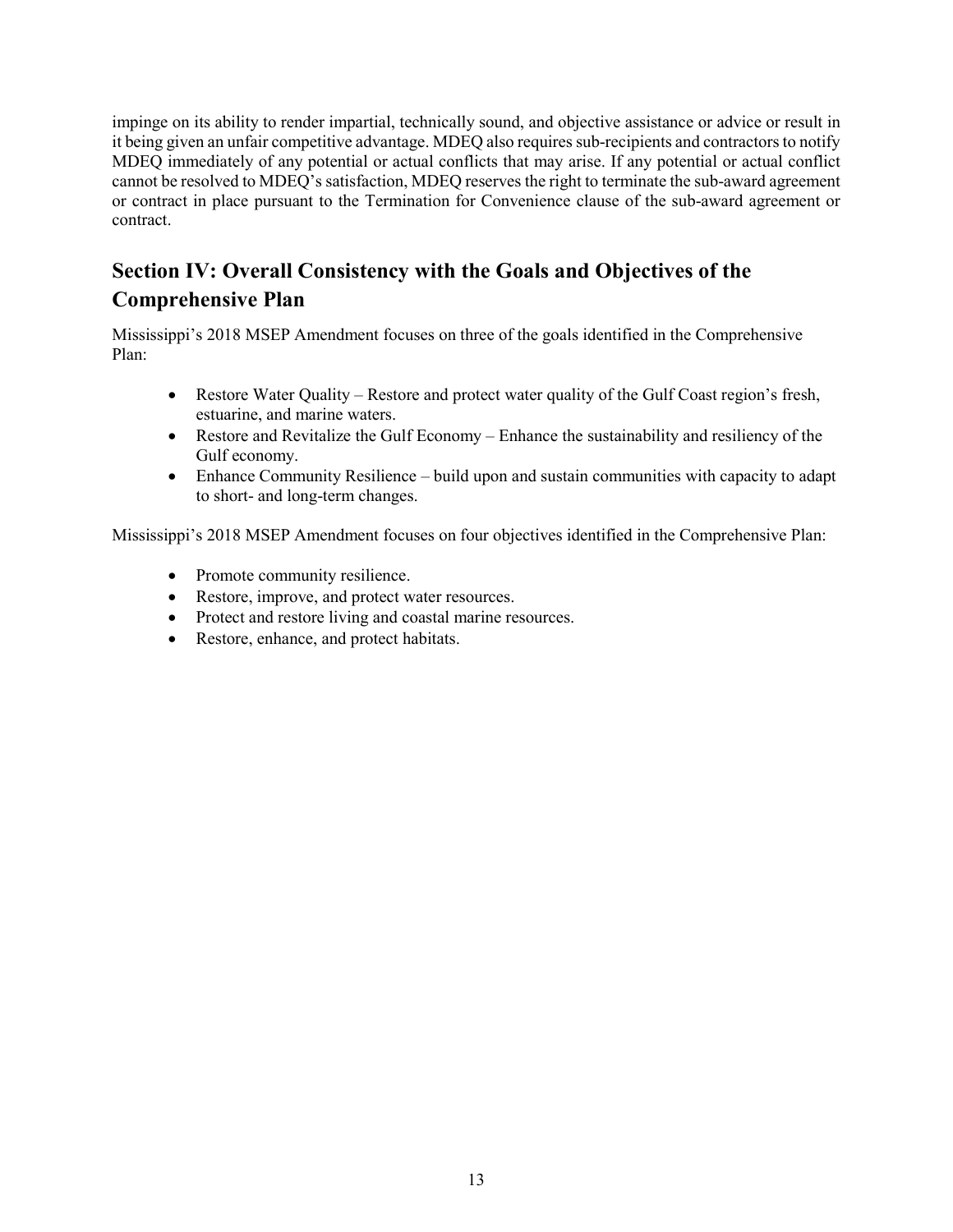<span id="page-15-0"></span>

|                | Project Title                                                                      | Estimated<br>Cost | Infrastructure<br>(Yes/No) | <b>Start Date</b> | <b>End Date</b> | Primary<br>Eligible<br>Activity<br>$(number 1 -$<br>$11$ ; see<br>section<br>$4.1.1$ of<br>Submittal<br>Guidelines) | <b>Informed</b><br>by Best<br>Available<br>Science<br>(Yes/No) | <b>Status</b>                                                                                                                                                         |
|----------------|------------------------------------------------------------------------------------|-------------------|----------------------------|-------------------|-----------------|---------------------------------------------------------------------------------------------------------------------|----------------------------------------------------------------|-----------------------------------------------------------------------------------------------------------------------------------------------------------------------|
| $\mathbf{1}$   | Mississippi<br><b>Gulf Coast</b><br><b>Water Quality</b><br>Improvement<br>Program | \$49 Million      | No                         | 08/01/2018        | 07/31/2023      | 1                                                                                                                   | Yes                                                            | Activity<br>Approved<br>(2016 Initial<br>MSEP).<br>Activity<br>Amended<br>(2017 MSEP<br>Amendment).                                                                   |
| $\overline{2}$ | Pascagoula<br>Oyster Reef<br>Complex Relay<br>and<br>Enhancement                   | \$4.1 Million     | No                         | 08/01/2018        | 07/31/2023      | $\mathbf{1}$                                                                                                        | Yes                                                            | Activity<br>Approved<br>$(2016 \text{ Initial})$<br>MSEP).<br>Activity<br>Amended<br>(2017 MSEP<br>Amendment).                                                        |
| $\overline{3}$ | Compatibility,<br>Coordination,<br>and Restoration<br>Planning                     | \$1.8 Million     | No                         | 08/01/2018        | 07/31/2022      | 8                                                                                                                   | N <sub>o</sub>                                                 | Activity<br>Approved<br>$(2016 \text{ Initial})$<br>MSEP).<br>Activity<br>Amended<br>(2017 MSEP<br>Amendment).<br>Scope<br>clarification<br>(2018 MSEP<br>Amendment). |
| $\overline{4}$ | Gulf of Mexico<br>Citizen Led<br>Initiative<br>(GMCLI)                             | \$1.9 Million     | N <sub>0</sub>             | 08/01/2018        | 7/31/2023       | $\mathbf{1}$                                                                                                        | Yes                                                            | Activity<br>Approved<br>(2017 MSEP<br>Amendment)                                                                                                                      |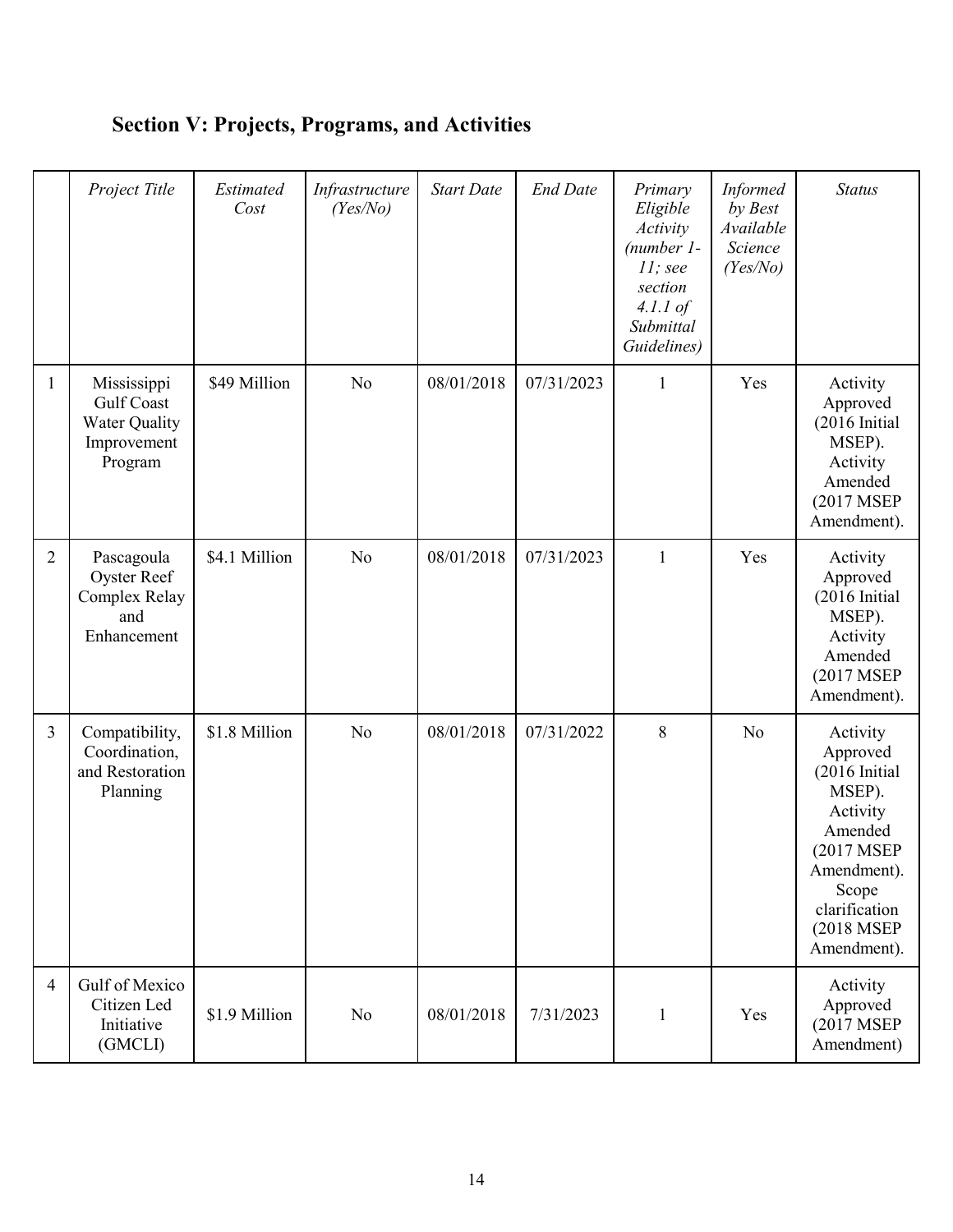<span id="page-16-0"></span>

| 5  | Remote Oyster<br><b>Setting Facility</b>                                                                  | \$9.36<br>Million | N <sub>o</sub> | 01/01/2019 | 12/31/2023 | 1            | Yes | Activity<br>Approved<br>(2017 MSEP<br>Amendment). |
|----|-----------------------------------------------------------------------------------------------------------|-------------------|----------------|------------|------------|--------------|-----|---------------------------------------------------|
| 6  | Coastal<br>Headwater<br>Land<br>Conservation<br>Program                                                   | \$8<br>Million    | N <sub>0</sub> | 08/01/2018 | 12/31/2021 | $\mathbf{1}$ | Yes | Activity<br>Approved<br>(2017 MSEP<br>Amendment). |
| 7  | Round Island<br>Living<br>Shoreline<br>Demonstration<br>and Protection<br>Project<br>(Planning)           | \$2.2<br>Million  | No             | 08/01/2018 | 12/31/2020 | 8            | Yes | Activity<br>Approved<br>(2017 MSEP<br>Amendment). |
| 8  | Mississippi<br>Sound Oyster<br>Shell<br>Recycling<br>Program                                              | \$650,000         | No             | 12/01/2019 | 11/30/2021 | $\mathbf{1}$ | Yes | New Activity<br>(2018 MSEP<br>Amendment).         |
| 9  | <b>Beneficial Use</b><br>of Dredge<br>Material for<br>Marsh Creation<br>and Restoration<br>in Mississippi | \$12 Million      | N <sub>o</sub> | 12/01/2019 | 11/30/2024 | $\mathbf{1}$ | Yes | New Activity<br>(2018 MSEP<br>Amendment).         |
| 10 | Hancock<br><b>County Marsh</b><br>Living<br>Shoreline<br>Extension                                        | \$6 Million       | No             | 10/01/2019 | 09/30/2021 | $\mathbf{1}$ | Yes | New Activity<br>(2018 MSEP<br>Amendment).         |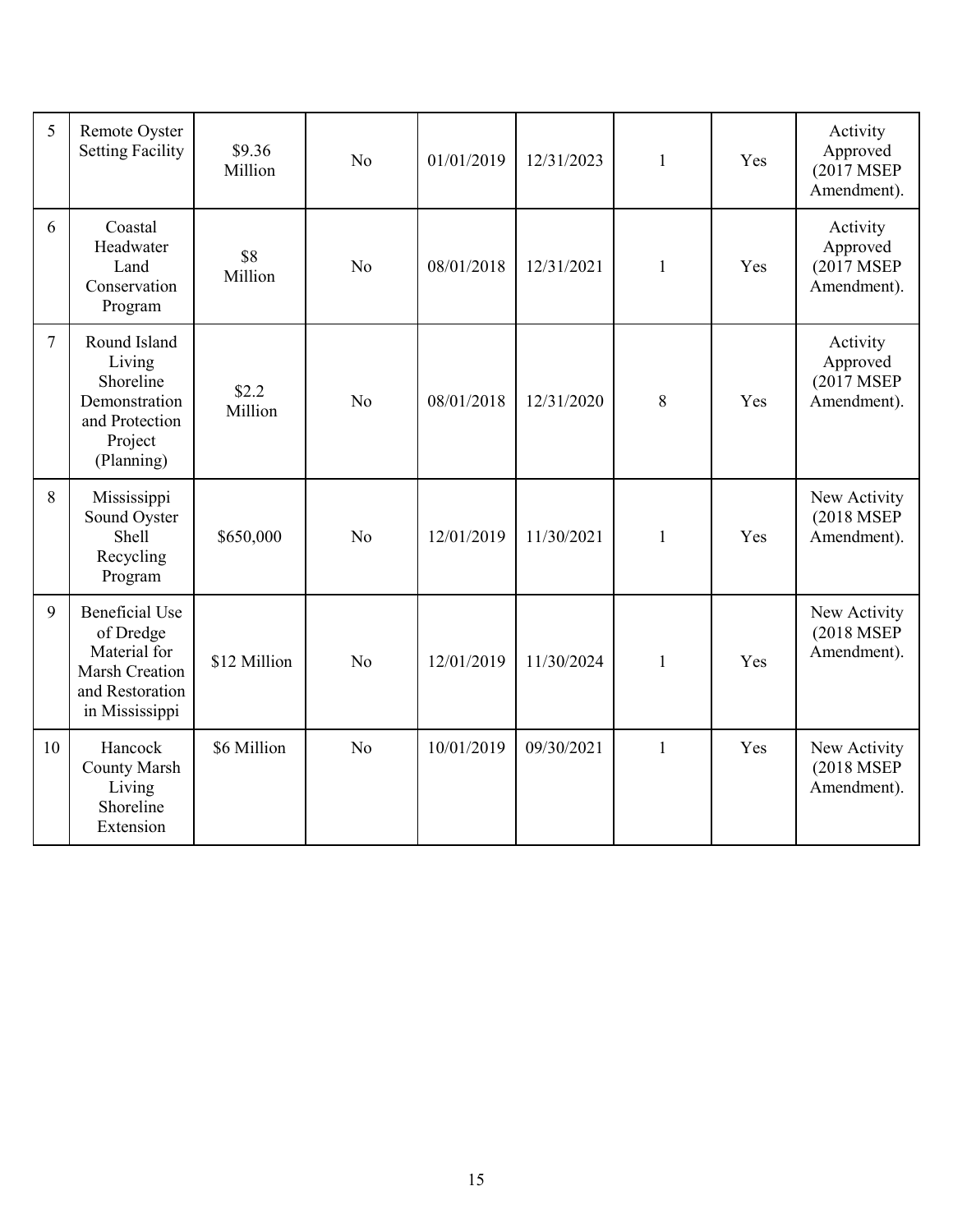# **Activity #3: Compatibility, Coordination, and Restoration Planning**

#### **Project Summary**

The Compatibility, Coordination, and Restoration Planning project was approved in the 2016 MSEP and amended on the 2017 MSEP Amendment. This project will provide planning assistance to support MDEQ's coordinated restoration planning effort to maximize the effectiveness of coordination of restoration in the Gulf Coast Region and the development of new and/or amended State Expenditure Plan(s). Additional information about the approved scope of work for this program can be found in the 2016 MSEP and 2017 MSEP Amendment.

#### **Project Modifications - 2018 MSEP Amendment**

The 2018 MSEP Amendment clarifies the scope of work of this activity, specifically that activities may also include program oversight and management for this planning project, as well as the development, coordination, and execution of the grant awards between MDEQ and the RESTORE Council for projects listed on the MSEP. No additional funds are being proposed at this time.

The approved 2016 MSEP and 2017 MSEP Amendment can be found at the following links:

[2016 MSEP Amendment](https://www.restorethegulf.gov/sites/default/files/SEP_MS_20170427.pdf) [2017 MSEP Amendment](https://restorethegulf.gov/sites/default/files/MS%20State%20Expenditure%20Plan%20Amendment%202017%202.12.18_FINAL_508Compliance.pdf)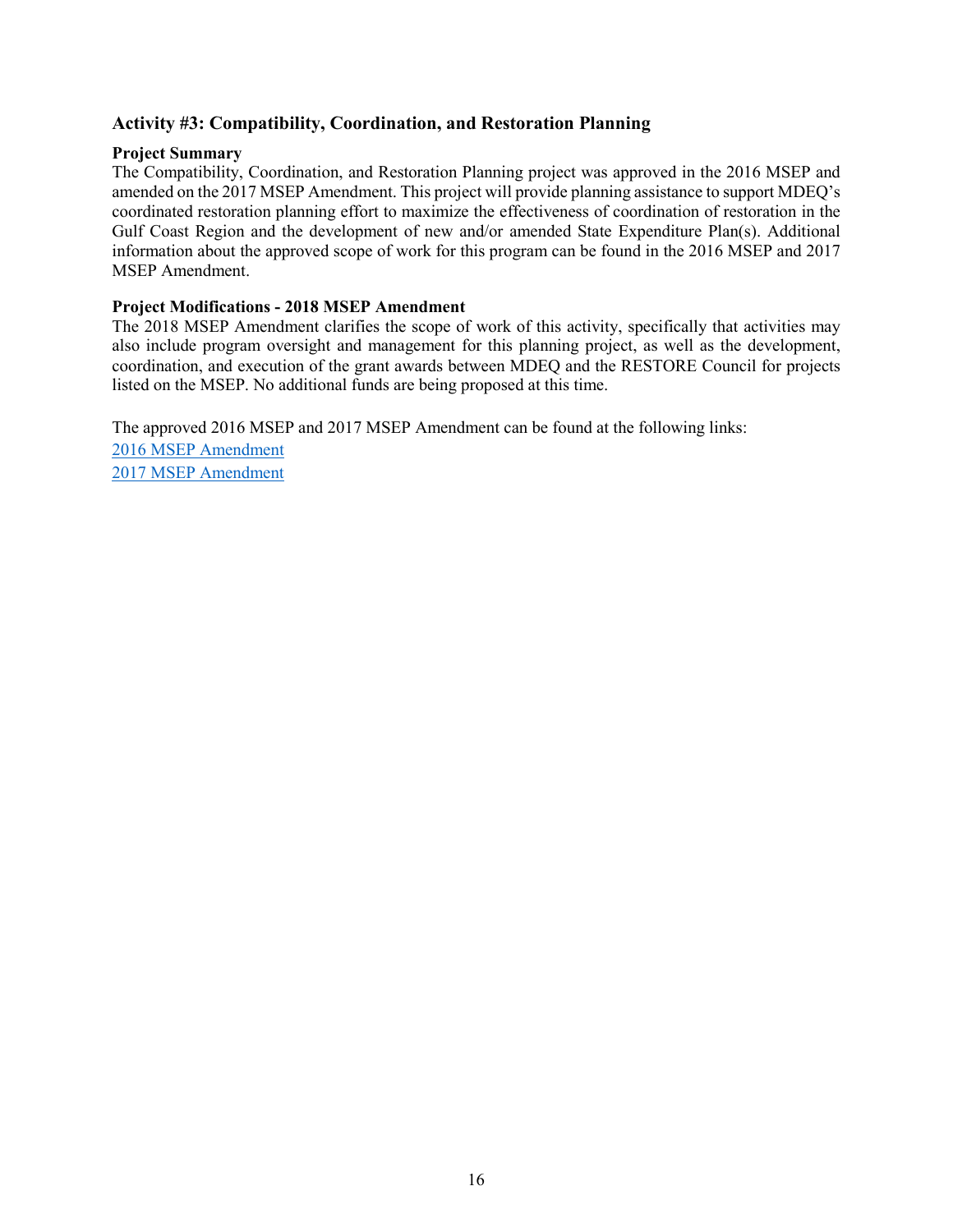# <span id="page-18-0"></span>**Activity #8: Mississippi Sound Oyster Shell Recycling Program**

#### **Project Summary**

This program will support the restoration and protection of natural resources, ecosystems, fisheries, marine and wildlife habitats, beaches, and coastal wetlands of the Gulf Coast Region through the collection and utilization of discarded oyster shells for oyster cultch placement in the Mississippi Sound. Additionally, this program will include an economic sustainability analysis.

Oyster populations and subsequent harvests have decreased over time throughout the Gulf of Mexico as well as in the Mississippi Sound. There are several reasons scientists and managers have hypothesized to the lack of oyster populations including overharvesting, natural and anthropogenic disasters, water quality, as well as a reduction in oyster reef habitat. Oyster reef habitat is comprised of cultch. Cultch is a hard substrate often made up of oyster hash, shell, and other hard bottom features on which oyster larvae can attach. Managers often supplement the availability of hard substrates with additional cultch materials including limestone, crushed concrete, fossilized oyster shells, and oyster shells when available. Based on best available science, as well as anecdotal information from oyster fisherman, oyster shell is the best cultch material to use to maximize oyster larvae adherence and recruitment. However, oyster shell is a limited resource and expensive to procure.

Oyster shell recycling programs have been implemented throughout the coastal United States in an effort to reuse discarded oyster shells from restaurants, festivals, and other venues. The program objective is to avoid discarding oyster shells by collecting them from these venues and reusing them as cultch material for oyster reefs in the future. However, all oyster shell recycling programs from Maryland to Louisiana have to consider mechanisms to ensure that the program can be sustainable after an initial start-up period. Thus, it's imperative to conduct an economic sustainability analysis that will determine the potential number of shells available for re-use across the spectrum of sources in the area, evaluate costs of hauling, storing, and deploying shell, and inform the economics of the program for viability and sustainability.

This program will follow the following phases through implementation:

- 1. Economic sustainability analysis of sustaining an oyster shell recycling program;
- 2. Implementation of the program;

Activities may also include program oversight and management, development, coordination, and execution of the sub-award between MDEQ and any sub-recipients.

Need: Oyster shell cultch is an effective type of cultch that can be placed in the water for oyster larvae adherence and recruitment. However, oyster shells are being discarded without reuse and being lost as a resource, thus there is a need to capture used oyster shells for reuse from consumptive venues.

**Purpose:** Evaluate and implement the oyster shell recycling program on the Mississippi Gulf Coast.

**Objective:** Develop an oyster shell recycling program for Mississippi Gulf Coast.

**Location:** This project will take place in the Gulf Coast Region.

**Timeline:** This project is anticipated to start 12/01/2019 and end 11/30/2021.

**Additional Information:** The project will be administered by MDEQ.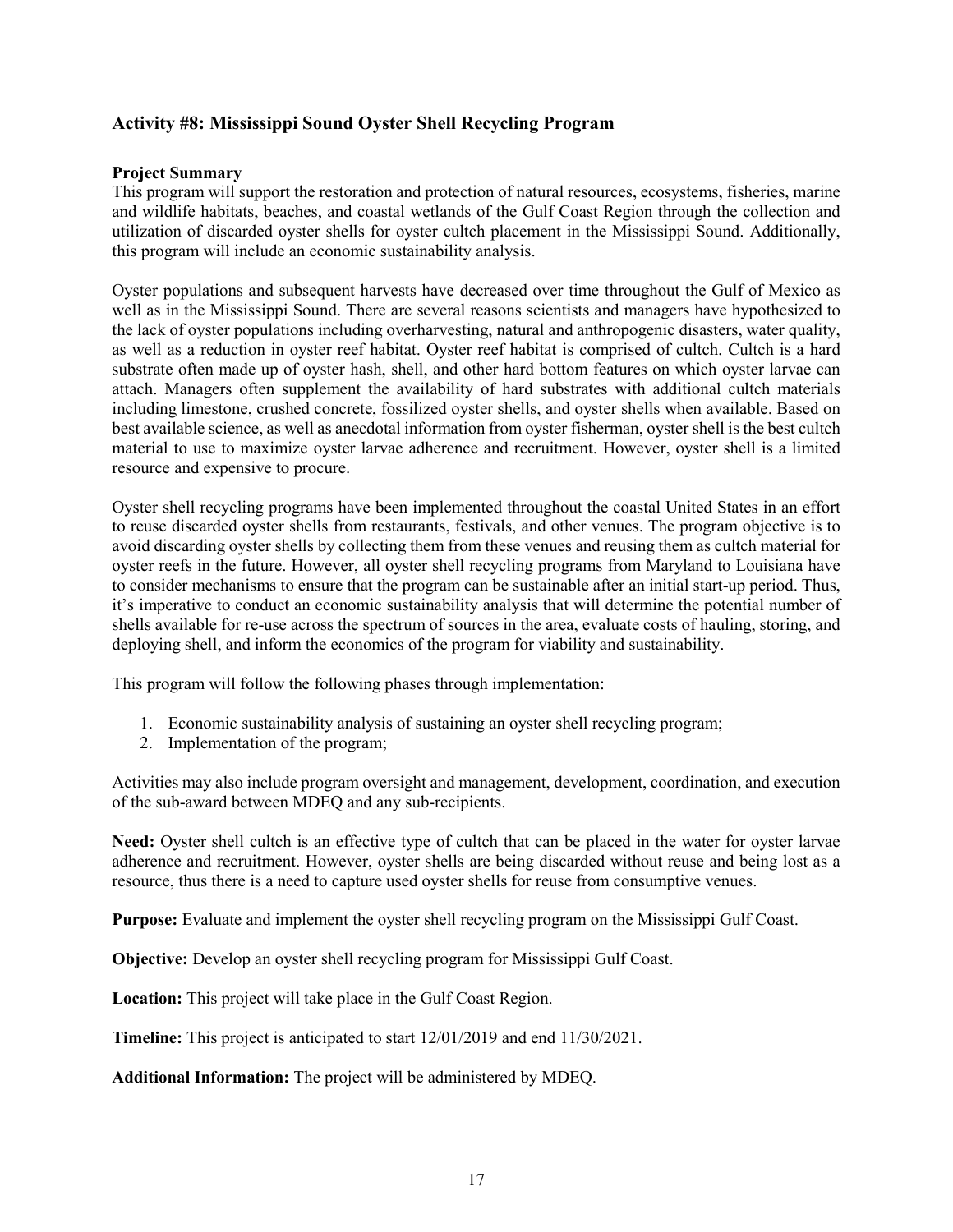**Overall Economic or Ecological Contribution to the Recovery of the Gulf Coast:** This project will contribute to the restoration and protection of natural resources, ecosystems, fisheries, marine and wildlife habitats, beaches, and coastal wetlands of the Gulf Coast Region through the collection of discarded oyster shells and utilizing those shells in oyster cultch placement in the Mississippi Sound. This project specifically addresses enhancing community resilience by establishing a program that is anticipated to provide a supply of oyster shell / cultch material that is critical to the restoration and resilience of a living marine resource and the oyster fisheries economy.

**Eligibility and Statutory Requirements:** This project is located in the Gulf Coast Region as defined by 31 C.F.R. § 34.2. This project qualifies as an eligible activity for Oil Spill Impact Component funding through 31 C.F.R.  $\S$  34.201(a) – restoration and protection of the natural resources, ecosystems, fisheries, marine, and wildlife habitats, beaches, and coastal wetlands of the Gulf Coast Region, and 33 U.S.C. §  $1321(t)(1)(B)(i)(I)$  of the RESTORE Act. The primary purpose of the project is restoration and protection of natural resources, ecosystems, fisheries, marine and wildlife habitats, beaches, and coastal wetlands of the Gulf Coast region. This project will collect, accumulate, and deploy discarded oyster shells onto an oyster reef in Mississippi coastal waters.

# **Comprehensive Plan Goals and Objectives:**

This project aligns with the following Comprehensive Plan goals:

- Enhance Community Resilience build upon and sustain community with capacity to adapt to short- and long-term changes;
- Restore Water Quality Restore and protect water quality of the Gulf Coast region's fresh, estuarine, and marine waters; and
- Restore and Revitalize the Gulf Economy Enhance the sustainability and resiliency of the Gulf economy.

This project supports the following Comprehensive Plan objectives:

- Protect and Restore Living Coastal and Marine Resources;
- Promote Community Resilience; and
- Restore, Improve, and Protect Water Resources.

# **Major Milestones:**

*Milestone – Economic Sustainability Analysis*. The completion of the economic sustainability analysis.

*Milestone – Oyster Shell Accumulation.* The program will begin to accumulate oyster shell and ground truth values, numbers, and consumptive use venue engagement against results from economic sustainability analysis.

*Milestone – Oyster Shell Contribution.* TBD. Accumulated oyster shells could be deployed, sold to vendors (public and private), or stockpiled. The best course of action will be determined through the economic sustainability analysis.

# **Success Criteria/Metrics/Outcomes:**

The anticipated outcomes of the oyster shell recycling program include:

- An analysis of the economic sustainability of an oyster shell recycling program in coastal Mississippi.
- An accumulation of oyster shell.
- Contribution of Oyster shells to habitat restoration in Mississippi coastal waters.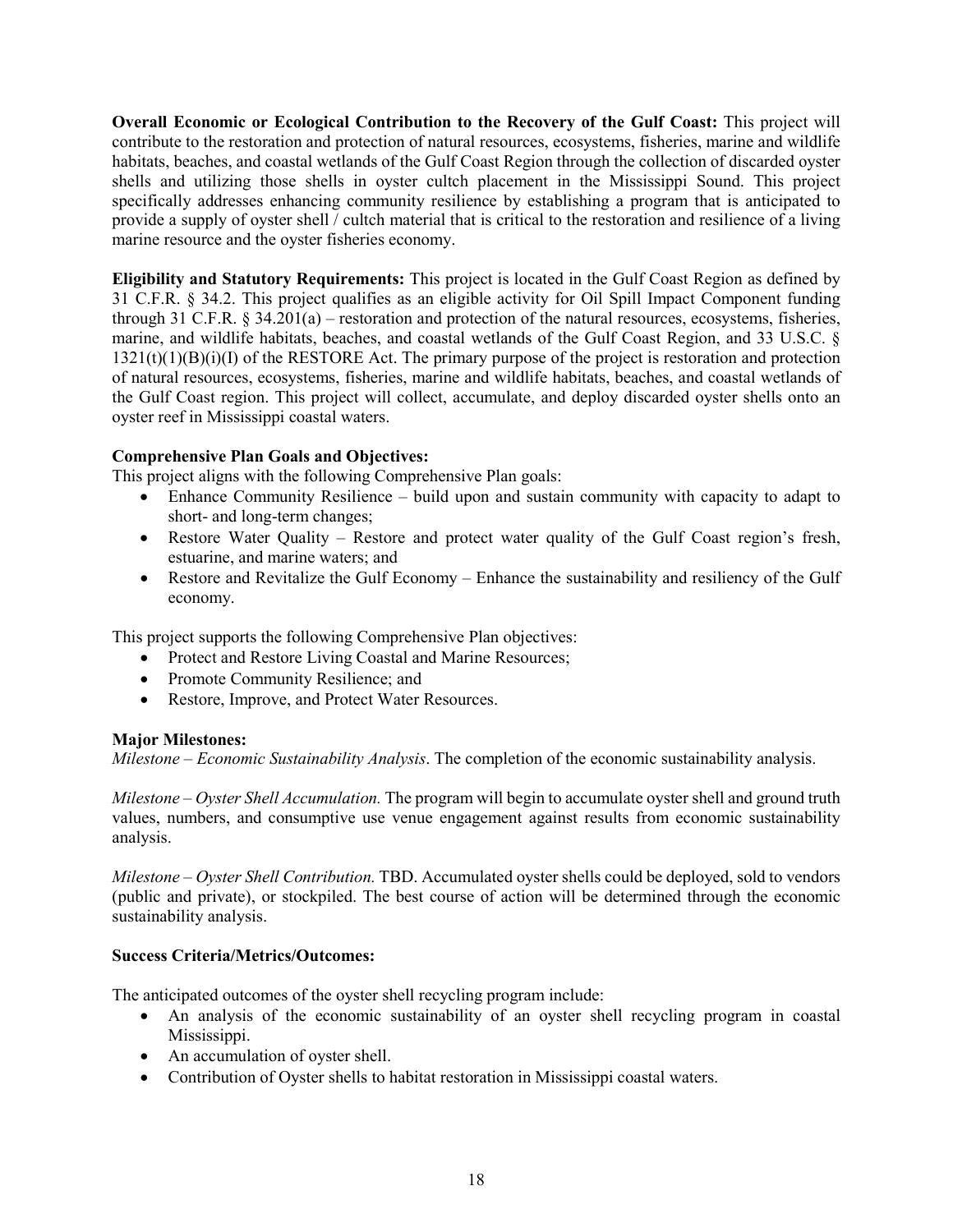| <b>Activity</b>            | <b>Anticipated Project</b><br><b>Success</b><br>Criteria/Metrics/<br><b>Outcomes:</b>  | <b>Short-term outcome</b>                                                                       | Long-term outcome                                                       |
|----------------------------|----------------------------------------------------------------------------------------|-------------------------------------------------------------------------------------------------|-------------------------------------------------------------------------|
| Economic<br>Sustainability | Economic<br>sustainability analysis<br>and report on oyster<br>shell recycling program | Mechanisms of cost,<br>funding need, and<br>sustainability of oyster<br>shell recycling program | Continuation of<br>program through<br>sustainable<br>mechanisms         |
| Program<br>Implementation  | Oyster shell<br>accumulation                                                           | Recovery of oyster<br>shells in the<br>community                                                | Building of oyster<br>reef acreage with<br>accumulated oyster<br>shells |

**Monitoring and Evaluation:** The amount of oyster shell collected and accumulated by the program will be monitored through time. Similarly, the amount of oyster shell deployed and placed on an oyster reef will be monitored through time. An evaluation of cost, to shells accumulated, and deployed will be conducted to understand future operations and logistics associated with the program.

**Best Available Science:** Oyster reefs are of particular significance to the diverse ecology of the marine environment and the state's fisheries economy. These habitats provide refuge and food source for numerous commercially and ecologically important species, as well as filter contaminants and sediments, improve water quality, and regenerate and recycle nutrients. Over the last century, Mississippi oyster reefs have been impacted by many factors. The first half of the century there was intensive fisheries extraction (Kirby 2004) followed by concentrated dredging of reefs (1951-1973) for building blocks, poultry feed, and other products (Demoran 1979). This impact was exacerbated by coastal degradation from urban and industrial development and altered hydrological regimes. In a review of historic abundance of oyster reefs compared to current abundance remaining, Beck et.al*.*, (2009) estimated that the Mississippi Sound has lost at least 90% of their oyster reefs.

Building back habitat is a critical restoration action available to managers to restoring oyster populations. Given its structural nature oyster shell has been shown to add bathymetric complexity to the ecosystem and has been shown to be the best cultch material if available. Other cultch materials vary in degree of complexity. The common hypothesis that smaller more uniform materials will create vertically indistinct cultch beds that will consolidate with very little differentiation of relief from their surroundings. Due to a lack of natural shell material available and the rising price of oyster shell resource that is available, alternative reef restoration substrates are often used.

#### **Budget/Funding**

**Estimated Cost of the Project and Amount to be Requested from Oil Spill Impact Component Funds:** \$650,000 (25% - 35% Planning; 65-75% Implementation)

#### **Partnerships/Collaboration:**

• The Nature Conservancy

**Leveraged Resources:** None currently anticipated.

**Funds Used as Non-Federal Match:** None currently anticipated.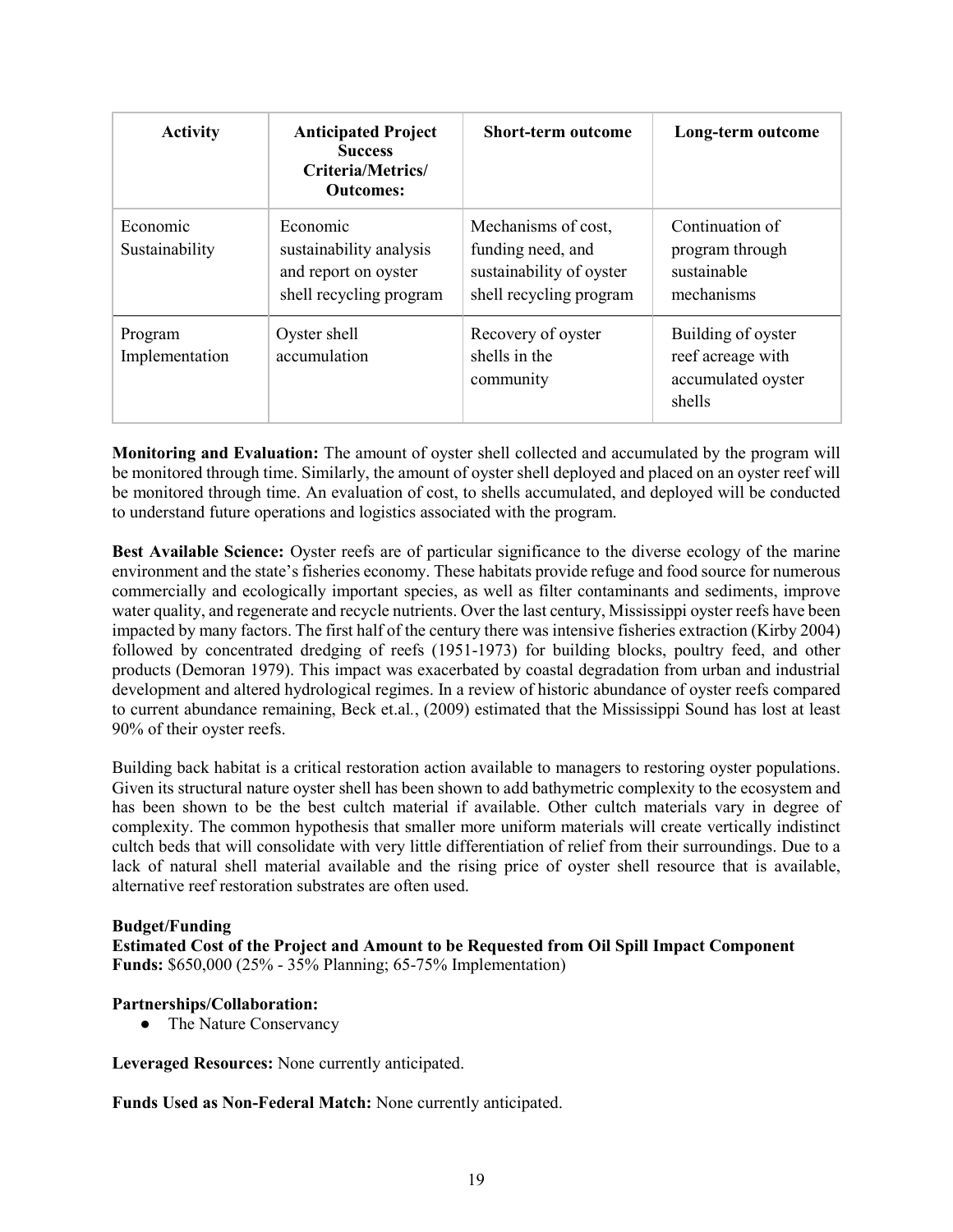**Other:** None currently anticipated.

#### **References:**

Beck, M.W., R.D. Brumbaugh, L. Airoldi, A. Carranza, L.D. Coen, C. Crawford, O. Defeo, G.J. Edgar, B. Hancock, M. Kay, H. Lenihan, M.W. Luckenbach, C.L. Toropova, G. Zhang. (2009). Shellfish Reefs at Risk: A Global Analysis of Problems and Solutions. The Nature Conservancy, Arlington VA. 52 pp.

Demoran, W.J. (1979). A survey and assessment of reef and shell resources in Mississippi Sound. *Report of investigations No.794*. The Mississippi Mineral Resources Institute. University of Mississippi.

Kirby, M. X. (2004). Fishing down the coast: Historical expansion and collapse of oyster fisheries along continental margins. *Proceedings of the National Academy of Sciences of the United States of America*, *101*(35), 13096-13099.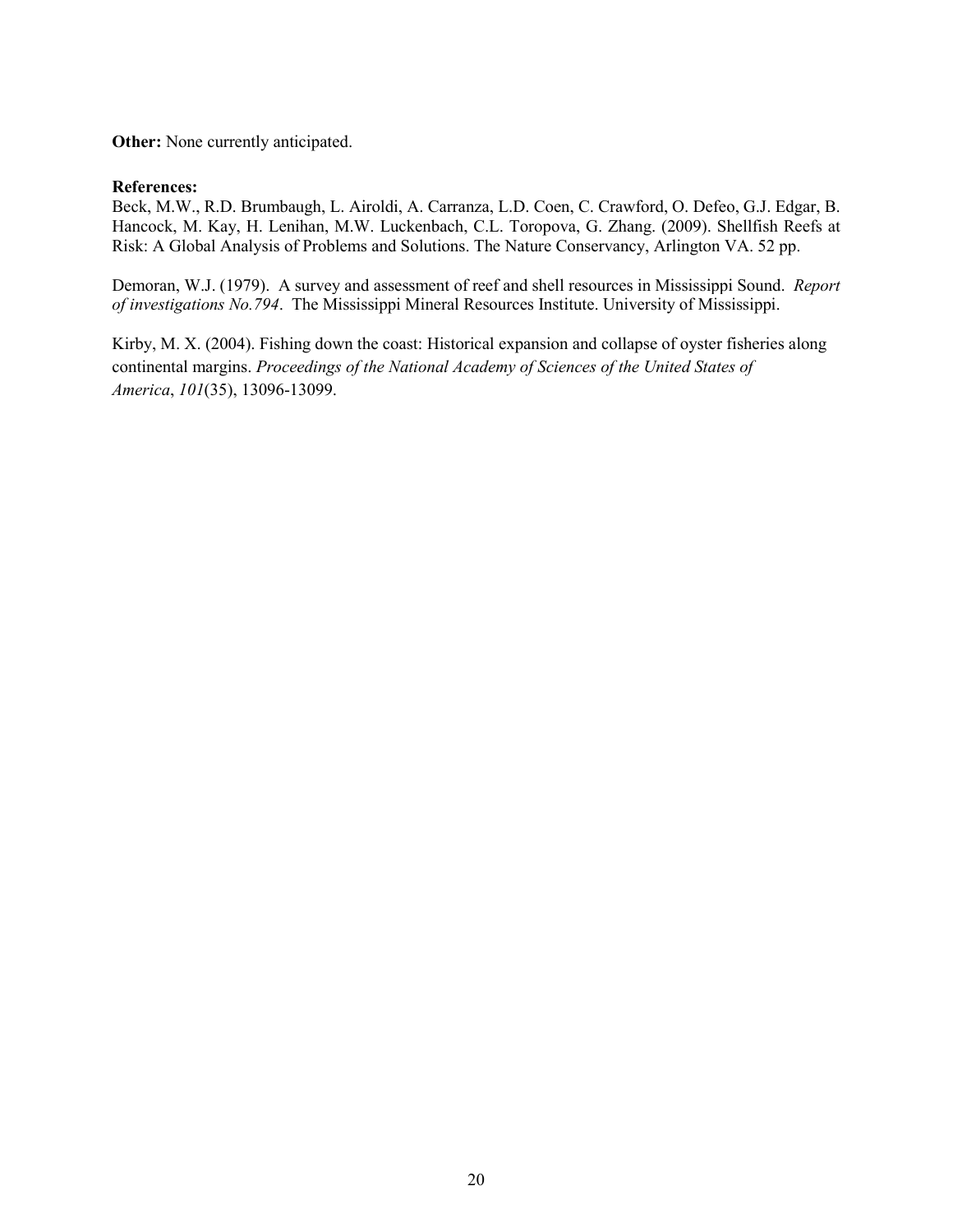# <span id="page-22-0"></span>**Activity #9: Beneficial Use of Dredge Material for Marsh Creation and Restoration in Mississippi**

### **Project Summary**

This program will support the restoration and protection of natural resources, ecosystems, fisheries, marine and wildlife habitats, beaches, and coastal wetlands of the Gulf Coast Region by creating new marsh and restoring and enhancing existing marsh through the beneficial use (BU) of dredge materials. This program will support the dredging needs in the three coastal counties and may utilize accumulated spoil materials to facilitate the material necessary for marsh restoration.

Between 1998 and 2004 wetland loss rates in the Gulf of Mexico were 25 times higher than anywhere in the U.S. (Stedman and Dahl, 2008), and specifically, within Mississippi, 10,000 acres of coastal wetlands were lost in the last 60 years (MDEQ, 2007). Coastal marshes are effectively keystone habitats within the coastal environment providing the base for a host of ecosystem services and benefits such as serving as natural buffers to protect shorelines from eroding, storm surge protection, fisheries production, water quality enhancement by trapping and holding sediment and creating biogeochemical conditions for nutrient assimilation and transformation, faunal support, carbon sequestration, and habitat for a multitude of trophic levels within the ecosystem (Barbier et al., 2011; Mendelssohn et al., 2012).

The State of Mississippi has prioritized the restoration, protection, and conservation of marsh based on significant stakeholder engagement which pointed to the multiple ecosystem service benefits this specific restoration action would generate in coastal Mississippi waters. This project seeks to create new, and/or restore existing marsh through the use of BU dredge materials. In order to accelerate marsh creation and restoration, this program will assist local dredging operations as well as potentially utilize stockpiled dredge materials for marsh creation. In order to receive any materials for marsh creation and restoration all applicable environmental permitting, testing, and compliance will need to be cleared, including sediment testing.

Additional activities may also include, but are not limited to, any necessary permitting, engineering and design, environmental compliance testing of sediments, dredging, transport and marsh construction, monitoring, program oversight and management, development, coordination, and execution of the subaward between MDEQ and any sub-recipients.

**Need:** Marsh creation and restoration using BU sediments is an effective way to restore the ecological integrity of any coastal bay and estuary system. Mississippi has lost numerous acres due to coastal erosion (over 10,000 acres over the last 50 years, and more specifically over 1000 ft of marsh loss in the Heron Bay / St Joe Point over the last 50 years) and there is a significant need for funding to help pay for local dredging needs to facilitate material for marsh restoration.

**Purpose:** Maximize and accelerate marsh creation and restoration by pairing the use of BU materials with local dredging needs in each of the three coastal counties.

**Objective:** The program will create and restore marsh in the Mississippi Gulf Coast Region by using beneficial dredge sediments from available local spoil sites and/or dedicated dredging activities.

**Location:** This project will take place in the Gulf Coast Region.

**Timeline:** This project is anticipated to start 12/01/2019 and end 11/30/2024.

**Additional Information:** The project will be administered by MDEQ.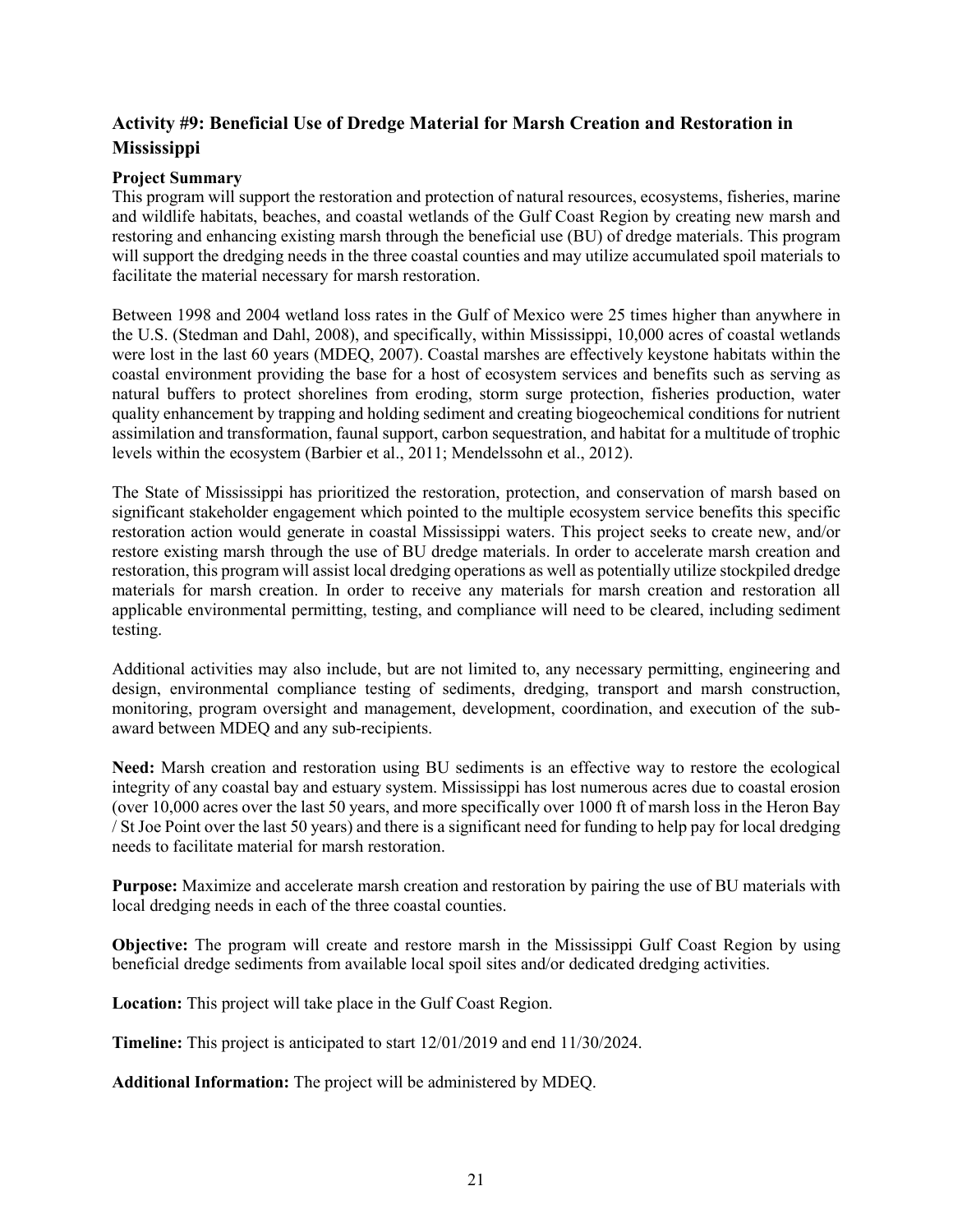**Overall Economic or Ecological Contribution to the Recovery of the Gulf Coast:** This project will allow MDEQ and MDMR to increase the acreage of marsh restoration in priority bays and estuaries of coastal Mississippi. This project specifically addresses enhancing community resilience by restoring critical habitat that supports a variety of living coastal marine resources, providing storm-protection, mitigating coastal erosion, and may support a reduction in coastal community flooding through the removal of accumulated materials in waterways.

**Eligibility and Statutory Requirements:** This project is located in the Gulf Coast Region as defined by 31 C.F.R. § 34.2. This project qualifies as an eligible activity for funding under the Oil Spill Impact Component funding through 31 C.F.R. § 34.201(a) – restoration and protection of the natural resources, ecosystems, fisheries, marine, and wildlife habitats, beaches, and coastal wetlands of the Gulf Coast Region, and 33 U.S.C. § 1321(t)(1)(B)(i)(I) of the RESTORE Act. The primary purpose of the project is restoration and protection of natural resources, ecosystems, fisheries, marine and wildlife habitats, beaches, and coastal wetlands of the Gulf Coast region. This project will enhance marsh habitat in Mississippi coastal waters.

# **Comprehensive Plan Goals and Objectives:**

This project aligns with the following Comprehensive Plan goals:

- Enhance Community Resilience build upon and sustain community with capacity to adapt to short- and long-term changes; and
- Restore and Conserve Habitat restore and conserve the health, diversity, and resilience of key coastal, estuarine, and marine habitats.

This project supports the following Comprehensive Plan objectives:

- Promote Community Resilience;
- Protect and Restore Living Coastal and Marine Resources; and
- Restore, Enhance, and Protect Habitats.

#### **Major Milestones:**

*Milestone – Material plans completed.* The three coastal counties complete material removal and receipt plans.

*Milestone – Marsh creation and restoration completed.* Marsh will be created and restored through the BU of dredge sediments.

*Milestone – Monitoring marsh progress.* Monitoring success tied to marsh dimension and vegetation density to ensure a sustainable marsh restoration and creation project.

#### **Success Criteria/Metrics/Outcomes:**

The anticipated success criteria that will be measured are:

- A material removal and receipt plan per county to maximize marsh creation and restoration; and
- Creation of marsh and restoration of marsh with use of BU sediments.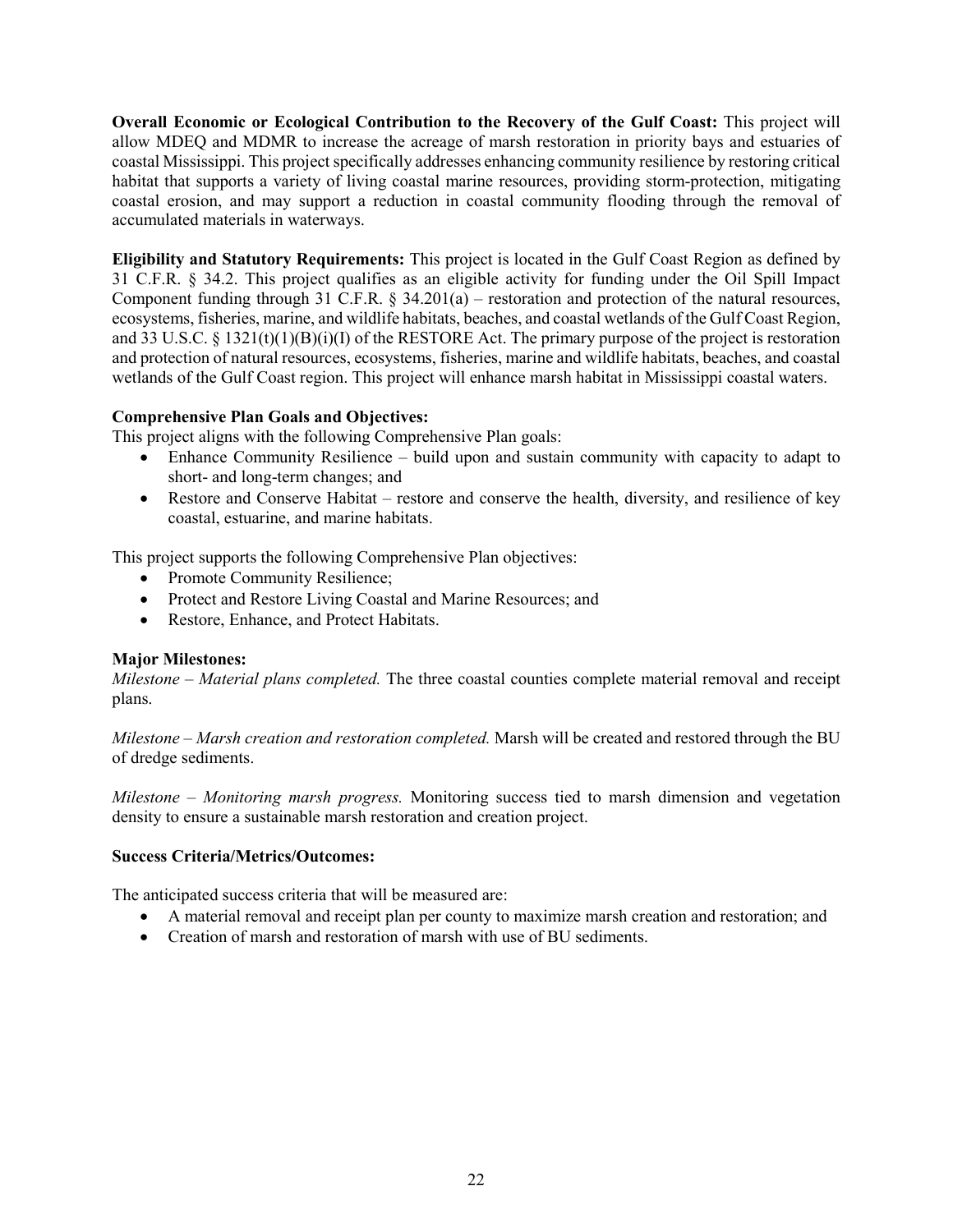| <b>Activity</b>                          | <b>Anticipated Project</b><br><b>Success</b><br>Criteria/Metrics/<br><b>Outcomes:</b> | <b>Short-term</b><br>outcome                                      | Long-term outcome                                                                               |
|------------------------------------------|---------------------------------------------------------------------------------------|-------------------------------------------------------------------|-------------------------------------------------------------------------------------------------|
| Material Planning                        | Dredge / BU planning<br>document specific to<br>each County                           | Identify short term<br>dredging needs and<br>marsh creation sites | Strategy to maximize<br>receipt of dredge<br>materials for marsh<br>creation and<br>restoration |
| <b>Marsh Creation</b><br>and Restoration | Created and Restored<br>Marsh acres                                                   | Create and restore<br>critical marsh habitat                      | Mitigate marsh loss<br>within the Mississippi<br>coastal landscape                              |

**Monitoring and Evaluation:** Beneficial use of dredge sediments will be used to create and restore marsh. The core components to be determine whether marsh restoration and creation was successful include dimension, which includes marsh elevation and spatial extent, as well as vegetation density, which includes abundance and species composition. By monitoring these two core parameters success of marsh restoration is tracked, sustainability of restoration is monitored, and if needed, adaptively managed.

**Best Available Science:** Coastal marshes not only play a vital role in the ecological integrity of open shoreline habitats but also, and perhaps more critically, are vital components of ecosystem health within a broader landscape context of coastal ecosystems (USEPA, 2000). They are keystone habitats within the coastal environment as they provide the base for a host of ecosystem services and benefits such as serving as natural buffers to protect shorelines from eroding, storm surge protection, fisheries production, water quality enhancement by trapping and holding sediment and creating biogeochemical conditions for nutrient assimilation and transformation, faunal support, carbon sequestration, and habitat for a multitude of trophic levels within the ecosystem (Barbier et al., 2011; Mendelssohn et al., 2012). Furthermore, coastal marshes are located at the ecotone between land and open water habitats and thus interact in quantitatively important ways within both adjoining units of the coastal landscape (Valiela et al., 2000). MDEQ has been investing in marsh restoration through the beneficial use (BU) of dredge materials since 2014. There have been three projects that have focused on BU through restoration. Initial efforts focused on understanding locations for BU materials to be received, opportunities to capitalize on federal dredging efforts, and engineering and design on selected BU capacity building sites. MDEQ, in collaboration with the Port of Pascagoula, MDMR, NFWF, and USACE, capitalized on a federal dredging opportunity and created approximately 220 acres of marsh. Currently the marsh system is dewatering, but the containment and marsh has already had indirect impacts on solitary and colonial coastal birds, improved fisheries, and overall recreational opportunities. By linking sediment management and marsh creation/restoration, the state of Mississippi is addressing marsh loss through sustainable resource management, and indirectly enhancing multiple other ecosystem services in the coastal environment. Beneficial use site selection will be guided by best available science and ecological principles, as well as economic constraints related to the logistics of material transportation and proximity to material sources. Furthermore, MDEQ will prioritize and support beneficial use site designs which maximize direct and indirect ecological benefits to the extent practicable based on individual site dynamics.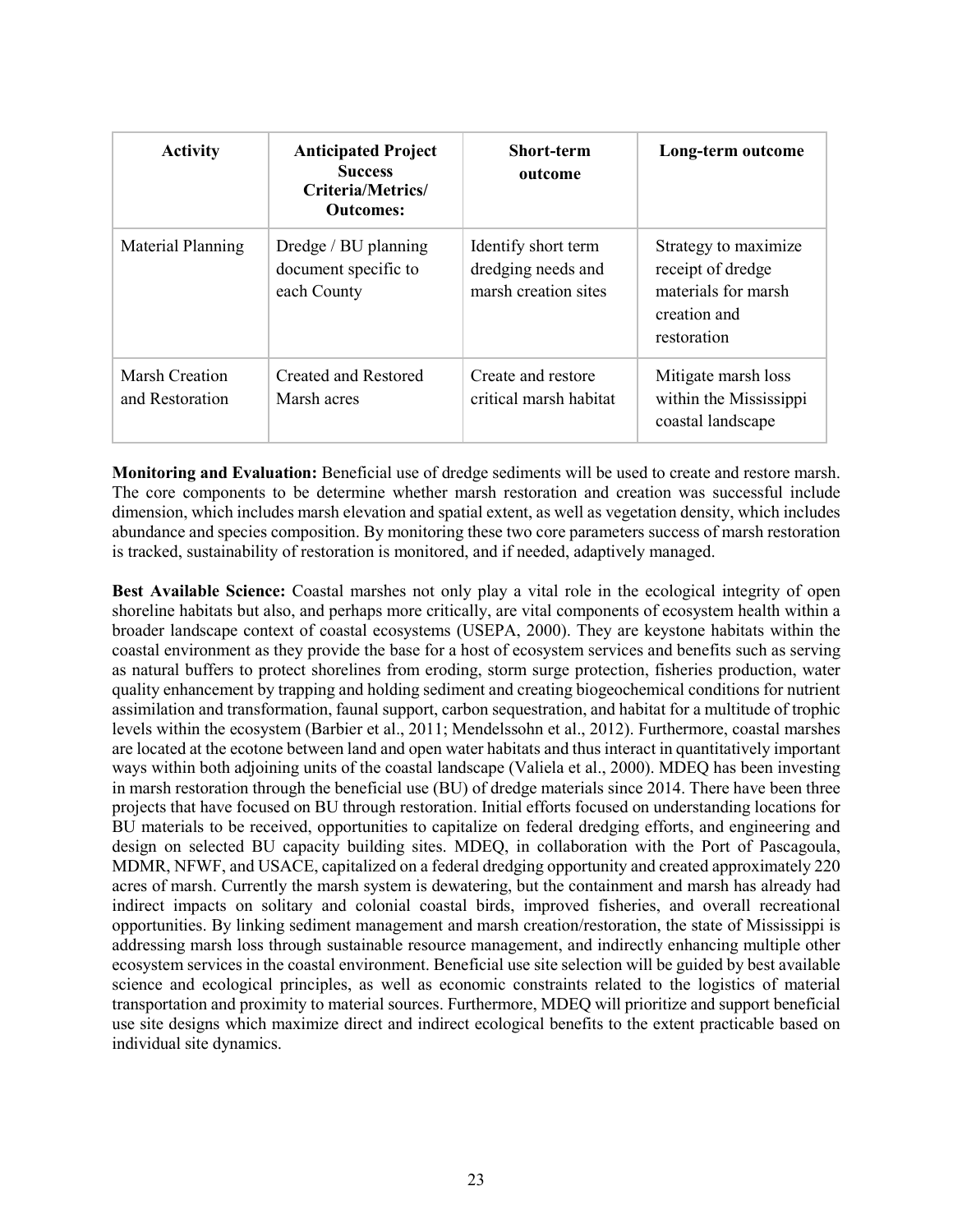#### **Budget/Funding**

**Estimated Cost of the Project and Amount to be Requested from Oil Spill Impact Component Funds:** \$12 million (10% - 25% Planning; 75-90% Implementation)

#### **Partnerships/Collaboration:**

- Hancock, Harrison, and Jackson Counties and Municipalities
- Mississippi Department of Marine Resources

**Leveraged Resources:** *Building on existing work.* MDEQ has invested over \$44 million in for marsh creation through two project phases through the National Fish and Wildlife Foundation, Gulf Environmental Benefit Fund. These two projects have worked with state and federal partners to identify priority sites for marsh creation, and has invested in engineering, design, and permitting for these sites. There is also future funding obligated for the construction of containment structures in order to make sites ready for the receipt of materials.

**Funds Used as Non-Federal Match:** None currently anticipated.

**Other:** None currently anticipated.

### **References:**

Barbier E.B., Hacker, S.D., Kennedy, C., Koch, E.W., Stier, A.C., Silliman, B.R. 2011. The value of estuarine and coastal ecosystem services. *Ecological Monographs* 81(2): 169-193.

MDEQ (Mississippi Department of Environmental Quality), 2007. Wetlands protection. Available online:

Mendelssohn, I.A., Andersen, G.L., Baltz, D.M., Caffey, R.H., Carman, K.R., Fleeger, J.W., Joye, S.B., Lin, Q., Maltby, E., Overton, E.B., Rozas, L.P. 2012. Oil impacts on coastal wetlands: implications for the Mississippi River delta ecosystem after the *Deepwater Horizon* oil spill. *Bioscience* 62 (6): 562-574

Stedman, S. and Dahl, T.E. 2008. Status and trends of wetlands in the coastal watersheds of the Eastern United States 1998 to 2004. National Oceanic and Atmospheric Administration, National Marine Fisheries Service and U.S. Department of the Interior, Fish and Wildlife Service. Available online: [http://www.habitat.noaa.gov/pdf/pub\\_wetlands\\_status\\_trends.pdf](http://www.habitat.noaa.gov/pdf/pub_wetlands_status_trends.pdf)

USEPA, 2000. Principles for the Ecological Restoration of Aquatic Resources. EPA841-F-00-003. Office of Water (4501F), United States Environmental Protection Agency, Washington, DC. pp. 4

Valiela, I., Cole, M.L., Mcclelland, J., Hauxwell, J., Cebrian, J., Joye, S.B. 2000. Role of salt marshes as part of coastal landscapes. *In:* Weinstein, M.P., Kreeger, D.A. (eds), Concepts and Controversies in tidal marsh ecology. Springer, Netherlands, pp. 23-36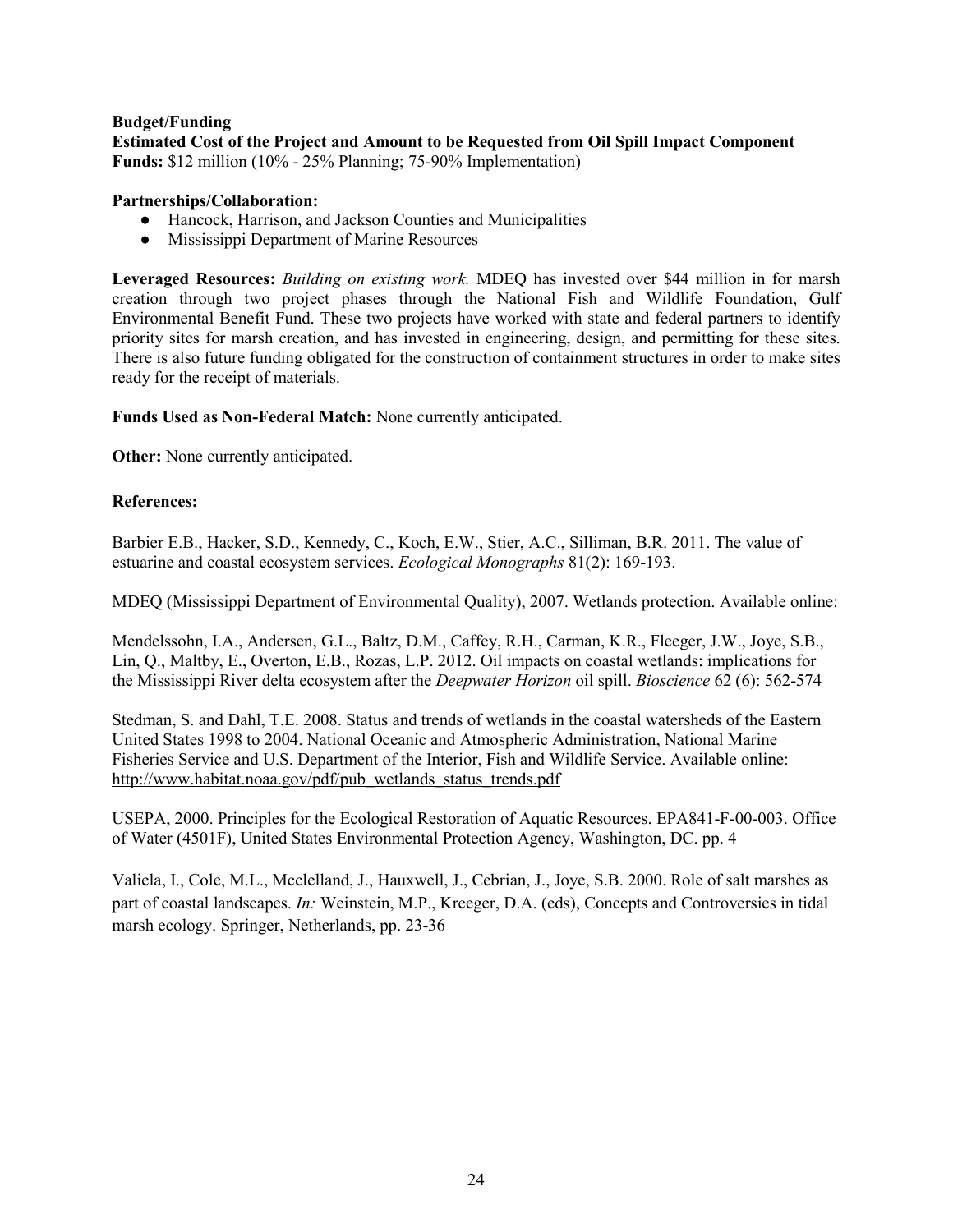# <span id="page-26-0"></span>**Activity #10: Hancock County Marsh Living Shoreline**

#### **Project Summary**

This project will support the restoration and protection of natural resources, ecosystems, fisheries, marine and wildlife habitats, beaches, and coastal wetlands of the Gulf Coast Region by adding additional components to the current Hancock County Marsh Living Shoreline project.

In 2013, the State of Mississippi began implementation of the Hancock County Marsh Living Shoreline (HCMLS) project through early restoration funding under the Natural Resource Damage Assessment (NRDA) process. The project has almost 6 miles of living shorelines and 46 acres of oyster reefs constructed, and additionally will construct 46 acres of marsh. This project located between Bayou Caddy and the mouth of the East Pearl River is protecting the largest contiguous marsh complex in coastal Mississippi. The purpose of that project was to employ living shoreline techniques including natural and artificial breakwater material and marsh creation to reduce shoreline erosion by dampening wave energy while encouraging reestablishment of habitat that was once present in the region. An area that was not covered by the existing HCMLS project was the Bayou Caddy section of shoreline. The Bayou Caddy shoreline had the third largest shoreline loss rate at 5.3 ft/year, suggesting that an extension of the HCMLS project from its current location to Bayou Caddy will complete and maximize protection of this sensitive marsh complex. Additionally, given the extensive marsh loss in this area, there remains opportunity to build back marsh in areas.

Activities within this project may also include, but are not limited to, any necessary permitting, engineering and design, environmental compliance testing of sediments, dredging, living shoreline construction, monitoring, and program oversight and management.

**Need:** The Hancock County marsh complex is the largest contiguous marsh complex that is remaining in the State of Mississippi and thus there is a need to ensure the resilience and protection of this system. The State of Mississippi has already invested in living shoreline, marsh and oyster reef habitat creation protecting this marsh complex, but there is approximately 1.5 miles of marsh shoreline that warrants protection, as well as opportunities for more marsh creation.

**Purpose:** Mitigate the loss of the Hancock County marsh complex by extending the current living shoreline to Bayou Caddy, and potentially building additional marsh back in certain areas.

**Objective:** The project will add additional living shoreline and marsh creation components in Hancock County adjacent to the Hancock Marsh Living shoreline project.

**Location:** This project will take place in the Gulf Coast Region.

**Timeline:** This project is anticipated to start 10/01/2019 and end 09/30/2021.

**Additional Information:** The project will be administered by MDEQ.

**Overall Economic or Ecological Contribution to the Recovery of the Gulf Coast:** This project will allow MDEQ and MDMR to increase the acreage of marsh protected in Hancock County. Furthermore, this project will provide additional hard substrate for oysters and other secondary benthic producers to colonize. This project specifically addresses enhancing community resilience by mitigating further coastal erosion of one of the largest contiguous marsh complexes in coastal Mississippi, providing storm surge and wind/wave erosion protection for coastal ecosystems and coastal communities, as well as providing habitat for coastal birds.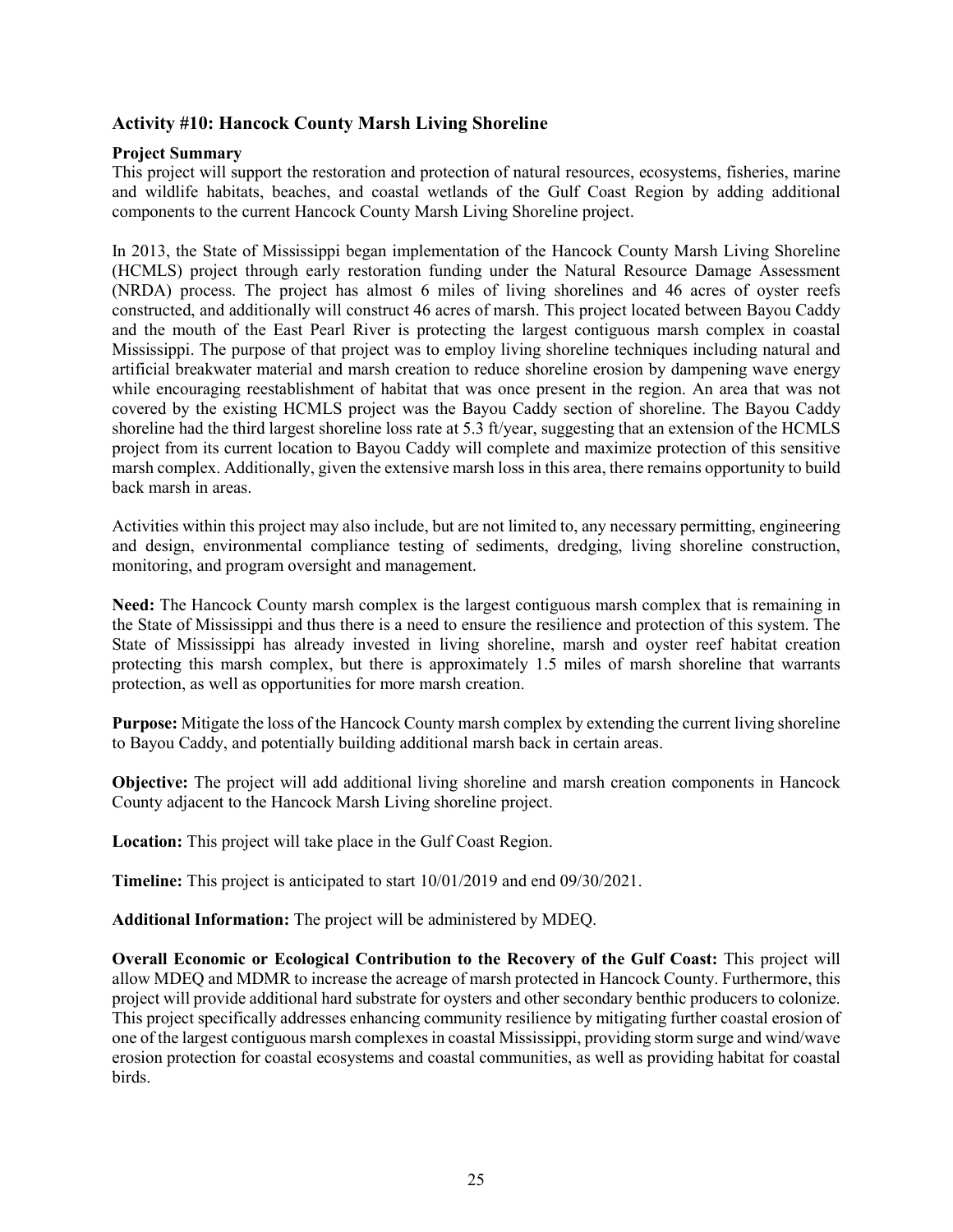**Eligibility and Statutory Requirements:** This project is located in the Gulf Coast Region as defined by 31 C.F.R. § 34.2. This project qualifies as an eligible activity for funding under the Oil Spill Impact Component funding through 31 C.F.R. § 34.201(a) – restoration and protection of the natural resources, ecosystems, fisheries, marine, and wildlife habitats, beaches, and coastal wetlands of the Gulf Coast Region, and 33 U.S.C. § 1321(t)(1)(B)(i)(I) of the RESTORE Act. The primary purpose of the project is restoration and protection of natural resources, ecosystems, fisheries, marine and wildlife habitats, beaches, and coastal wetlands of the Gulf Coast region. This project will protect coastal marsh in Mississippi coastal waters and enhance substrate for oysters and other secondary producers.

# **Comprehensive Plan Goals and Objectives:**

This project aligns with the following Comprehensive Plan goals:

- Enhance Community Resilience build upon and sustain community with capacity to adapt to short- and long-term changes; and
- Restore and Conserve Habitat restore and conserve the health, diversity, and resilience of key coastal, estuarine, and marine habitats.

This project supports the following Comprehensive Plan objectives:

- Promote Community Resilience;
- Protect and Restore Living Coastal and Marine Resources; and
- Restore, Enhance, and Protect Habitats.

# **Major Milestones:**

*Milestone – Engineering and Design plans completed.* Engineering and design plan for the living shoreline extension.

*Milestone – Living shoreline construction completed.* Living shoreline will be constructed.

*Milestone – Monitoring of short- and long-term restoration outcomes.*

# **Success Criteria/Metrics/Outcomes:**

The anticipated success criteria of the living shoreline that will be measured are:

- Engineering and Design documents;
- Creation of habitat for oysters and other secondary productivity; and
- Shoreline erosion reduction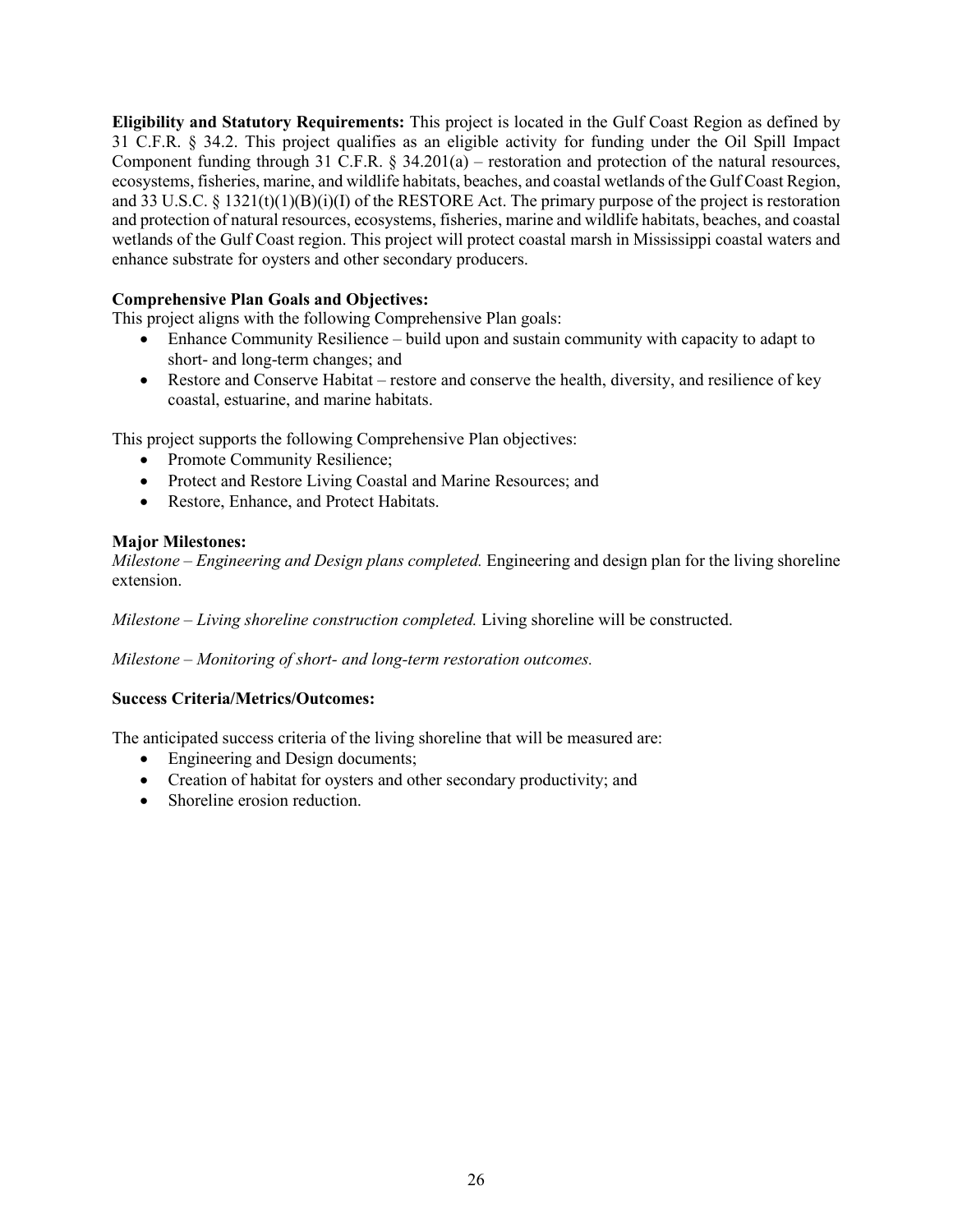| <b>Activity</b>                  | <b>Anticipated Project</b><br><b>Success</b><br>Criteria/Metrics/<br><b>Outcomes:</b> | <b>Short-term</b><br>outcome                                         | Long-term outcome                                                                                             |
|----------------------------------|---------------------------------------------------------------------------------------|----------------------------------------------------------------------|---------------------------------------------------------------------------------------------------------------|
| Engineering and<br>Design        | Design documents for<br><b>HCMLS</b> extension                                        | E&D Documents for<br>living shoreline<br>construction                | Sustainable project<br>design                                                                                 |
| Living Shoreline<br>Construction | Living shoreline                                                                      | Create hard structure<br>habitat for secondary<br>benthic production | Mitigate marsh loss<br>within the Mississippi<br>coastal landscape                                            |
| Monitoring                       | Secondary benthic<br>production; living<br>shoreline design<br>changes;               | Short term outcomes<br>of secondary benthic<br>productivity          | Changes to shoreline<br>compared to baseline<br>changes as a result of<br>living shoreline<br>implementation. |

**Monitoring and Evaluation:** Living shorelines and marsh will be used to protect existing marsh shorelines as well as enhance secondary benthic productivity. The living shoreline will be monitored for: 1) design specifications through time to ensure sustainability of design heights, 2) secondary benthic production, and 3) shoreline position through time. If created, the marsh component will be monitored for 1) dimension through time, and 2) vegetation composition including diversity and abundance.

**Best Available Science:** Coastal marshes not only play a vital role in the ecological integrity of open shoreline habitats but also, and perhaps more critically, are vital components of ecosystem health within a broader landscape context of coastal ecosystems (USEPA, 2000). They are keystone habitats within the coastal environment as they provide the base for a host of ecosystem services and benefits such as serving as natural buffers to protect shorelines from eroding, storm surge protection, fisheries production, water quality enhancement by trapping and holding sediment and creating biogeochemical conditions for nutrient assimilation and transformation, faunal support, carbon sequestration, and habitat for a multitude of trophic levels within the ecosystem (Barbier et al., 2011; Mendelssohn et al., 2012). Protection of those habitats comes through physical acquisition from development pressures, elevation increases through shallow water disposal of sediments, the creation of marsh through the beneficial use of dredge materials, as well as the use of living shorelines to mitigate shoreline erosion (Swann, 2008; Bilkovic et al., 2016), and allow for sediment accumulation. Living shorelines have multiple ecosystem service benefits beyond shoreline and coastal habitat protection including enhancements to secondary benthic production (Bilkovic and Mitchell, 2013), fisheries productivity (Gittman et al., 2016), as well as cultural benefits tied to recreation (NOAA, 2015).

#### **Budget/Funding**

**Estimated Cost of the Project and Amount to be Requested from Oil Spill Impact Component Funds:** \$6 million (10% - 15% Planning; 85-90% Implementation)

#### **Partnerships/Collaboration:**

- Mississippi Department of Marine Resources
- Mississippi Secretary of State